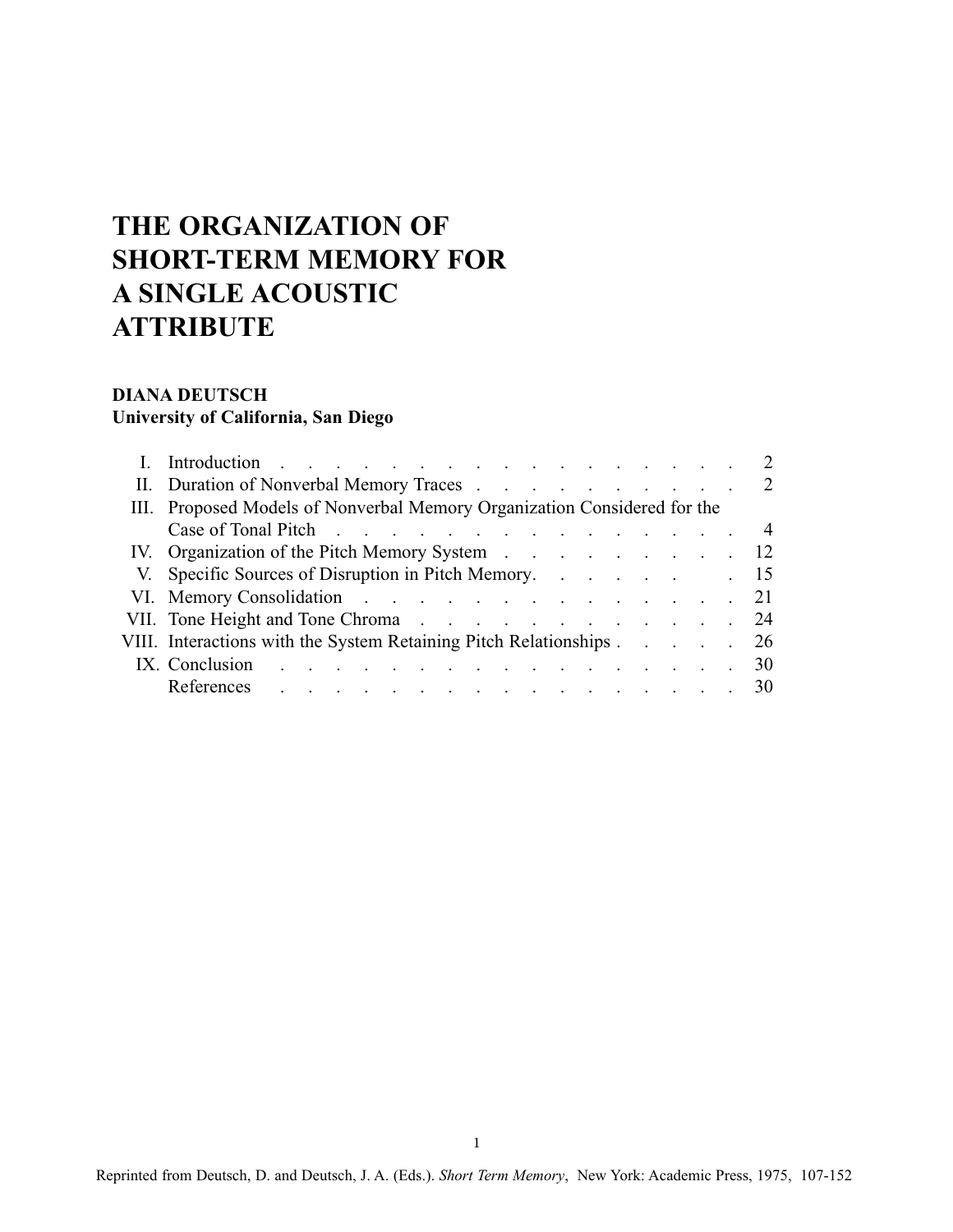#### 2 DIANA DEUTSCH

#### I. INTRODUCTION

In the formation of human memory models, the characteristics of nonverbal information storage have received very little attention. This may be attributed largely to the popularity of the three-stage view of memory as a framework for such models. This view holds that nonverbal information is retained in highly transitory and nonspecific fashion, and that it can be saved from obliteration only by a process of verbal labeling that enables it to enter a linguistic short-term memory store. If the nonverbal store were indeed simply an unstructured buffer that retains information before verbal encoding, the study of its characteristics would clearly be of little general interest. There is growing evidence, however, that this view is incorrect. This chapter reviews such evidence with regard to the duration of the nonverbal memory trace, and then describes a series of experiments exploring the behavior of one specific nonverbal memory system over time periods characteristic of short-term memory. These experiments demonstrate that with the use of simple stimulus materials, which may be precisely and systematically varied, the short-term storage of nonverbal information can be shown to possess a systematization and specificity rivaling any found in verbal memory studies.

# II. DURATION OF NONVERBAL MEMORY TRACES

The majority of experiments on the duration of sensory memory have been concerned with visual storage. Here, attention has focused particularly on Sperling's (1963, 1967) model. Sperling hypothesized that visual information first enters a large-capacity visual information store (VIS) where it decays very rapidly, within a second. The information is saved from obliteration by its serial transfer into an auditory short-term store (AIS) of strictly limited capacity, where it is retained through a process of linguistic rehearsal. If visual information survives in memory only by being recoded and retained in a limited-capacity acoustic store, then the amount of information retained in this store should be constant independent of its sensory mode. Various studies involving combined presentation of visual and acoustic materials show that this is not the case (Sanders & Schroots, 1969; Scarborough, 1972a; Henderson, 1972). We can recall substantially more information if some of it visual and some of it acoustic than if only one stimulus modality is involved.

Other inconsistencies with Sperling's theory are revealed by studies demonstrating the persistence of a visual trace after several seconds filled with auditory-linguistic activity. Parks, Kroll, Salzberg, and Parkinson (1972) required subjects to compare two visually presented letters when these were separated by an 8-sec retention interval filled with auditory shadowing. They found that subjects responded faster to a physically identical match rather than to a name match, even given this delay. Further, Kroll, Parks, Parkinson, Bieber, and Johnson (1972) presented test letters either visually or acoustically and required subjects to recall them after periods of auditory shadowing. The letters were recalled better when they had been presented visually rather than acoustically even after a delay as long as 25 sec (see Chapter VI of this volume for a detailed discussion of these experiments). Scarborough (1972b), using the Peterson technique, found similarly that trigrams were better retained after 18 sec of backward counting when they had been presented visually rather than acoustically.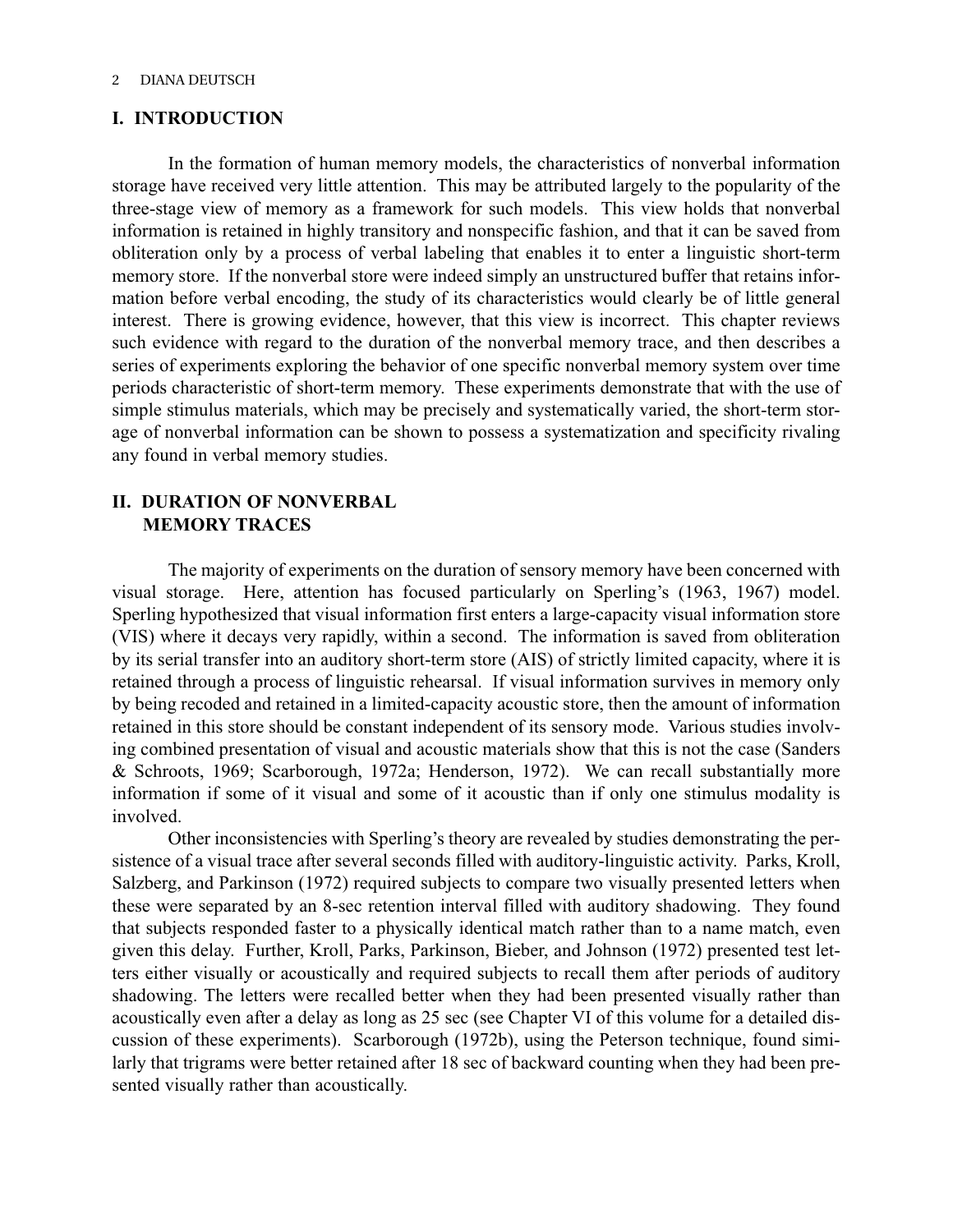Experiments on recognition of pictures have demonstrated the persistence of visual traces for even longer periods of time. Such recognition has been shown to be remarkably accurate, even when hundreds of pictures are compared (Nickerson, 1965; Shepard, 1967). In these experiments a delay of many minutes intervened between the initial presentation of a picture and its second presentation in a recognition test. The involvement here of a visual rather than a verbal store is shown by Shepard's finding that recognition of pictures was substantially better than recognition of words or sentences. Shepard found further that even after a delay of a week, memory for pictures was nearly equivalent to memory for verbal materials when the test immediately followed stimulus presentation. Further evidence for the remarkably strong persistence of visual memory comes from a study by Bahrick and Boucher (1968), who concluded that verbal recall of pictures presented after two weeks depended largely on retrieval from visual storage.

Other investigations into the duration of nonverbal memory have been concerned with the acoustic properties of speech. On the basis of a series of experiments on the suffix effect, Crowder and Morton have proposed that auditory information is retained in a "precategorical acoustic store," where it decays within a second or two, and is also subject to displacement by subsequent acoustic events (Crowder & Morton, 1969; Morton, 1970). However, other studies have demonstrated that we can retain the sensory attributes of speech sounds for longer periods. Cole (1973) required subjects to decide whether two spoken letters were the same or different when they were presented either in the same voice or in different voices. He found that even with a retention interval of 8 sec, the subjects took a shorter time to respond "same" when the letters were spoken in the same voice rather than in a different voice. The subjects must therefore have been storing the acoustic attributes of the spoken letters during this period. Murdock and Walker (1969), on the basis of experiments comparing free recall of words presented either acoustically or visually, also concluded that prelinguistic auditory information was retained in memory for at least 5 to 10 sec.

Further convincing evidence that we can retain the acoustic properties of speech sounds for relatively long periods has been provided by Pollack (1959). He presented subjects first with a test word embedded in noise, and later with a list of words that included the test word. Subjects were required to choose which of the words in the list was the test word. When the number of words in the list was reduced, the subjects showed improved recognition of the test word, and this improvement was manifest even after a 15-sec delay between presentation of the test word and the list of alternatives. The subjects must therefore have been storing some acoustic representation of the test word during the delay. Crossman (1958) obtained a similar finding. He played a test word at half-speed on a tape recorder, and after a delay presented subjects with a list of words containing the original word. Subjects were able to improve their recognition of the test word when the number of words in the list was reduced, even after a 40-sec delay between presentation of the test word and the list of alternatives. Indeed, considering the ease and speed with which we recognize a familiar voice by its intonation, we must be capable of storing the acoustical properties of speech sounds on a very long-term basis.

These studies demonstrate that we can store nonverbal stimulus attributes over substantially longer time periods than those predicted by the three-stage model. It must be concluded that the sensory attributes of a stimulus survive in memory after verbal encoding, and that they continue to be retained in parallel with the verbal attributes. This view has been argued persuasively by Posner in a series of articles (Posner, 1967; Posner, 1972; Posner & Warren, 1972). Posner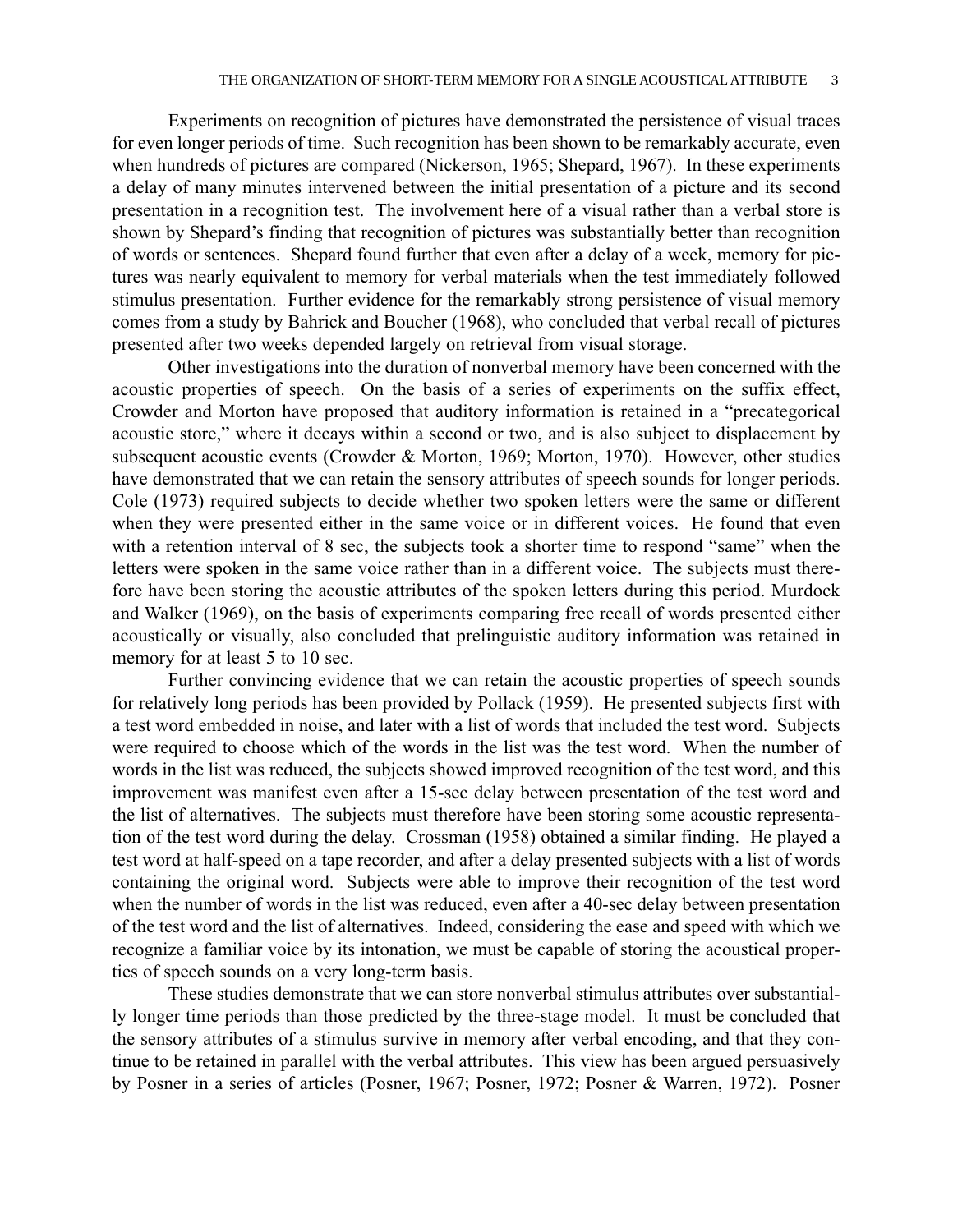assumes further that nonverbal attributes compete with verbal attributes for processing capacity in a limited capacity system. This theory is discussed later for the specific case of pitch memory.

Finally, it must also be stressed that there is a basic implausibility about the view that nonverbal memory is only transient. Shepard (1967) and Paivio (1969) have argued persuasively for the role of mental images as precursors of verbal recall. Unfortunately, in the case of memories for which verbal descriptions are possible, one can always argue—even though implausibly—that the basic mode of such information storage is really verbal. There is one incontrovertible example, however, of an enduring nonverbal memory system; this is the system responsible for storing musical information. Although we commonly recognize melodies and long works of music by name and can, with musical training, label abstracted tonal relationships, the basic process of music recognition cannot conceivably be verbally mediated. We constantly recognize melodies as familiar without having learned their names. Further, we can accurately identify very short sequences taken from the middle of long works of music. It is also striking how acutely aware we may be of a single error or distortion in the performance of a musical composition. It is clear from such considerations that musical information must be stored in highly specific form for substantial periods of time.

# III. PROPOSED MODELS OF NONVERBAL MEMORY ORGANIZATION CONSIDERED FOR THE CASE OF TONAL PITCH

There are various theories concerning the nature of nonverbal memory. Broadbent (1958, 1963) has proposed that nonverbal information simple decays with time: "The stored information decays very rapidly as a function of time, and not as a function of intervening activity" (Broadbent, 1963). An alternative suggestion was made by Posner (1967), who theorized that the maintenance of precategorical information in memory requires the use of a portion of a limited capacity system: "…in verbal terms it may be involve covert speech, while in other situations...something more akin to concentration may be appropriate" (Posner, 1967). Concerning acoustic information, Crowder and Morton (1969) have hypothesized the existence of a precategorical acoustic store where information is subject both to decay and also to displacement by subsequent acoustic events.

Concerning Broadbent's decay theory, it has indeed been found that memory for tonal pitch deteriorates with time in the absence of intervening stimulation (Koester, 1945; Harris, 1952; Bachem, 1954). However, the rate of decay is much slower than Broadbent supposed. Harris (1952) found that with a retention interval of 15 seconds, the difference threshold for pitch was elevated only by .8 cps or by 3.7 cps, depending on whether the standard stimulus was fixed during the experimental session or whether it varied. Further, Broadbent was incorrect in assuming that the presence of other stimuli during the retention interval would not affect the degree of memory loss. Several studies have shown that the interpolation of a tone during the retention interval between a standard and a comparison tone produces further memory deterioration (Wickelgren, 1966, 1969; Elliot, 1970). Increasing the number of interpolated tones, when the retention interval is held constant, results in increased memory loss (Rimm, 1967; Deutsch, 1970a; Massaro, 1970).

What is the basis for the memory interference produced by interpolated tones? The hypotheses of Posner (1967) and of Crowder and Morton (1969) give rise to testable predictions.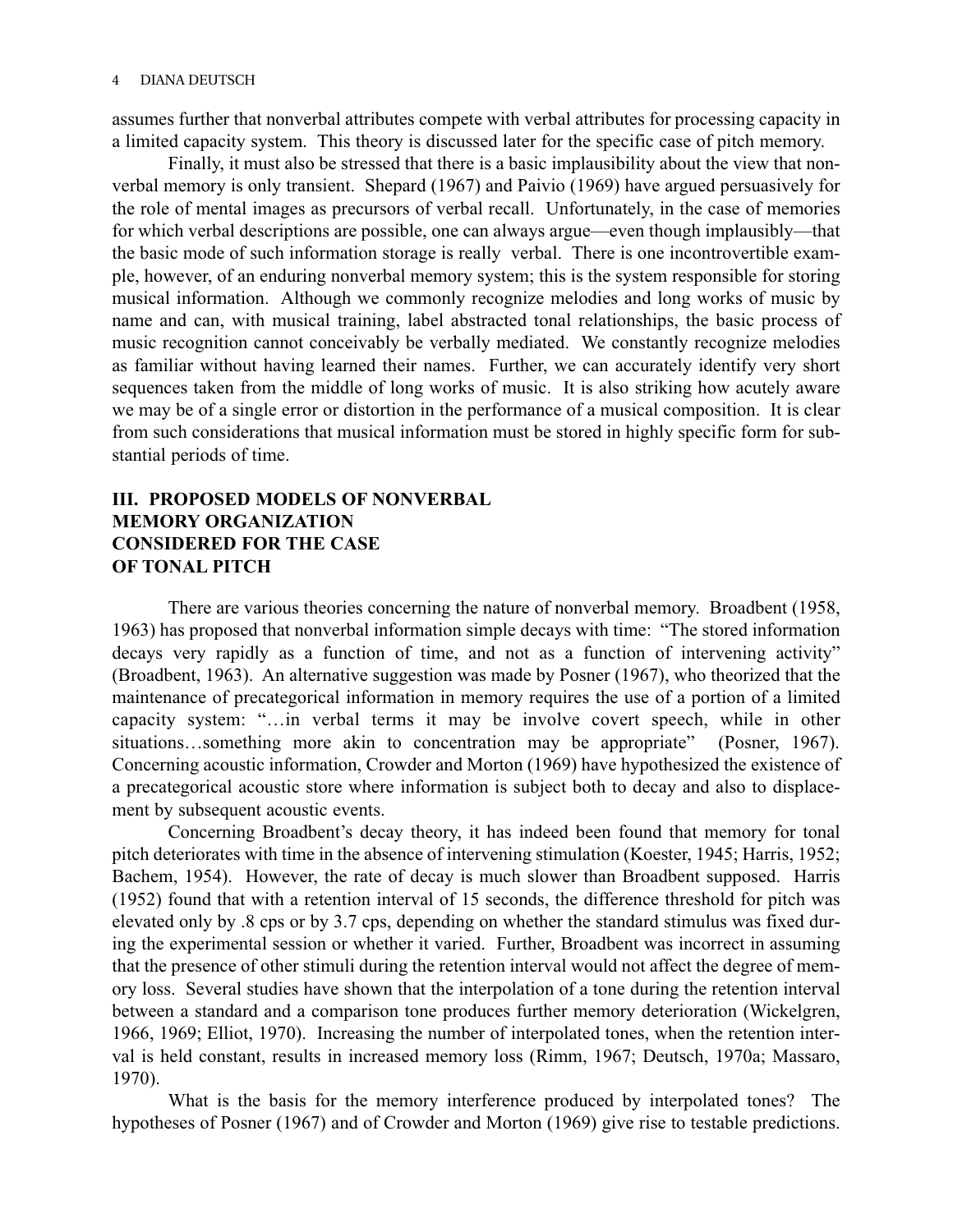If information concerning tonal pitch is held in a short-term memory store of limited channel capacity, then the larger the number of bits of information processed during the retention interval, the greater should be the resultant memory decrement. Alternatively, if this information is held in a precategorical acoustic store that is limited to a certain number of items, then the amount of memory decrement should depend on the number of acoustic items interpolated during the retention interval. Such acoustic items include spoken digits, since these were the stimuli employed by Crowder and Morton (1969) in their experiment on the retention of precategorical acoustic information.

I tested these predictions in two experiments. Basically, I compared the effects on memory of interpolating two different types of information during the interval between a standard and a comparison tone. The first type of interpolated information consisted of other tones, and the second type consisted of spoken numbers of equal loudness to the tones. The number of items in each interpolated sequence remained constant throughout the experiment. Further, the numbers and tones were both chosen from the same size ensemble and so carried the same number of bits of information. Theories of memory loss based on the concept of a limited capacity storage system, either general or precategorical acoustic in nature, would predict the intervening number sequences to cause at least as much disruption in pitch recognition as the intervening tonal sequences. However, if information concerning tonal pitch were stored in a specialized system, the intervening number sequences would not necessarily cause memory disruption equivalent to the disruption caused by intervening tones.

The first experiment consisted of two conditions. In the first condition, pitch recognition was required after a 6-sec interval during which 8 extra tones were played. The second condition was identical to the first, except that instead of tones, 8 spoken numbers were interpolated. The numbers were of equal loudness to the tones and were spaced identically and selected randomly from the same size ensemble. In both conditions, subjects were required to listen to the standard tone, ignore the 8 interpolated items, listen to the comparison tone, and then judge whether the standard and comparison tones were the same or different in pitch. When the interpolated items were further tones, the error rate was very high (40.3%). However, when the interpolated items were spoken numbers, the error rate was close to zero (2.4%).

It would appear from this experiment that memory for tonal pitch is subject to a large interference effect caused specifically by other tones and not due to some general storage limitation. It could, however, be argued that although the subjects were instructed in both conditions to ignore the intervening items, they achieved this much more effectively when these were numbers than when they were tones. The results might therefore be explained in terms of an involuntary selective attention mechanism, which allowed the intervening numbers to be ignored but which compelled attention to the intervening tones. I therefore performed a further experiment, in which recall of the intervening numbers was also required. This insured that the numbers were in fact attended to and stored in memory.

There were four conditions in this second experiment (Deutsch, 1970b). In all conditions, subjects listened to a standard tone that was followed 5 sec later by a comparison tone, and they judged whether the two were the same or different in pitch. In Condition 1, six extra tones were played during the retention interval. In Conditions 2, 3, and 4, six spoken numbers were incorporated instead. These were of equal loudness to the tones and were spaced identically. In Condition 1, subjects were instructed to ignore the intervening tones and indicate whether the standard and comparison tones were the same or different in pitch by writing "S" or "D." In Condition 2, they were similarly instructed to ignore the numbers and compare the pitch of the standard and com-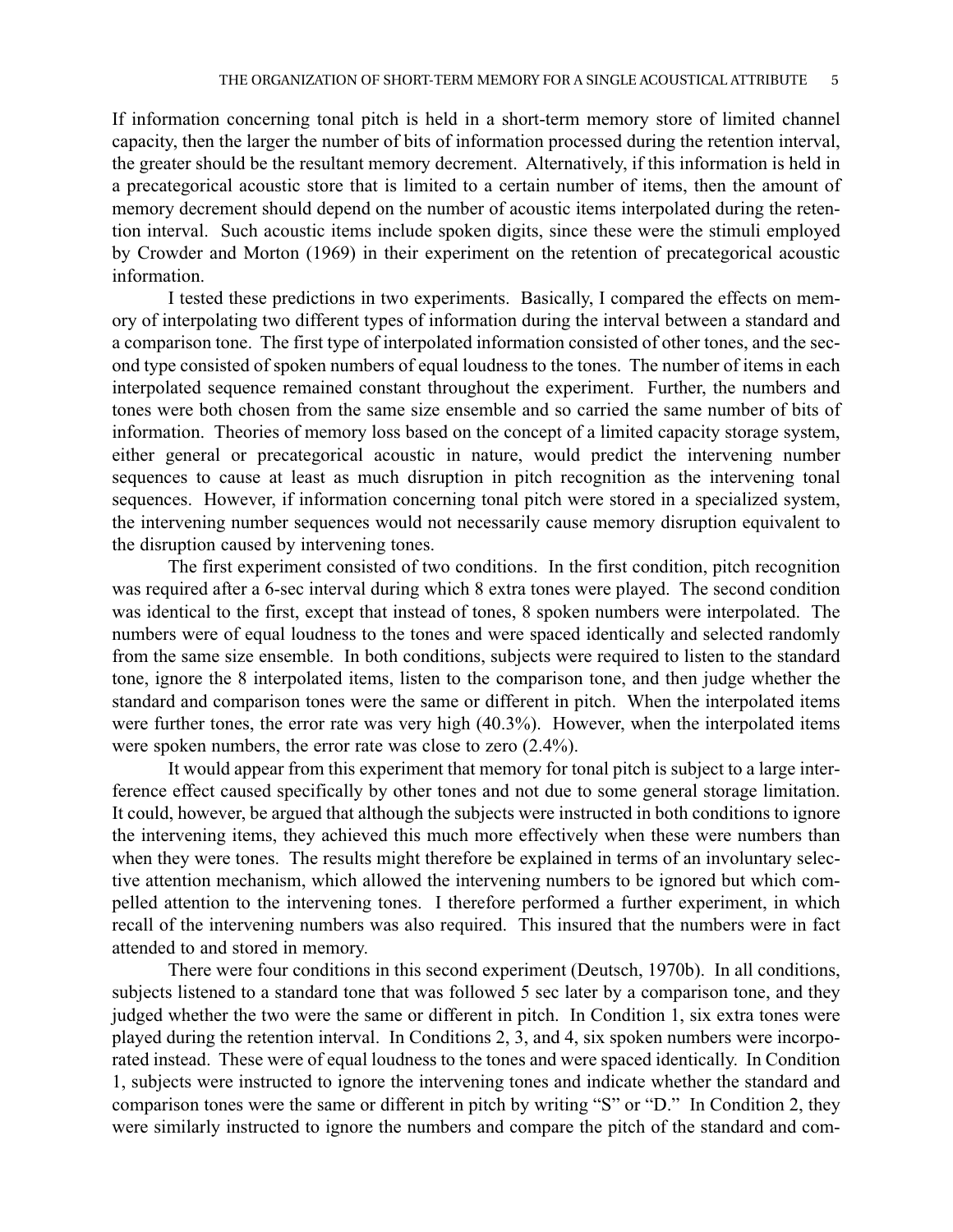parison tones. In Condition 3, in addition to comparing the tones, subjects were required to recall the 6 numbers in their correct order. Having heard the entire sequence they wrote "S" or "D, " followed by the numbers. In Condition 4, the pitch of the standard and comparison tones was always the same, and the subjects were informed of this. They were instructed to listen to the total sequence and then to write "S" followed by the numbers in their correct order. Condition D therefore provided a baseline estimate for number recall in the absence of a tonal memory load.

The results of this experiment are shown on Table 5-1. It can be seen that here again, the intervening tones caused considerable memory disruption. However, when numbers were instead interpolated, the error rate was minimal even when recall of these numbers was required. Further, the requirement to remember the standard tone produced no decrement in number recall. The memory disruption produced by interpolated tones could not therefore have been due to general factors, such as prevention of rehearsal, limitation in information-storage capacity, or displacement in a general, precategorical acoustic store of limited capacity. One must conclude that a specialized system exists for the storage of tonal pitch.

The memory dissociation described here is subjectively very compelling; many of the subjects expressed surprise at the lack of strain imposed by the two simultaneous memory tasks. It might be tempting to explain such a striking dissociation in terms of gross anatomical differences in the processing of verbal and musical information. Dichotic listening experiments have shown that right-handed subjects identify verbal stimuli more accurately when these are presented to the right ear rather than to the left (Kimura, 1961; Bryden, 1963; Dirks, 1964). The reverse happens when certain nonverbal materials are dichotically presented. This has been found, for instance, with hummed melodies (King and Kimura, 1972), melodies played on woodwinds and strings (Kimura, 1964), and environmental sounds (Curry, 1967; Knox and Kimura, 1970). One might, therefore, suggest that speech sounds are stored in the dominant hemisphere, tones in the nondominant, and that the present dissociation is due to a lack of interference between the hemispheres. However, recent dichotic listening experiments show the situation to be more complicated. Studdert-Kennedy and Shankweiler (1970) present evidence that the auditory parameters of speech are processed in both hemispheres, with the dominant hemisphere providing further extraction of linguistic features. Further, although consonants are better identified when presented to the right ear, vowels appear either to be better identified when presented to the left ear, or to be equally well processed through either ear (Shankweiler & Studdert-Kennedy, 1967; Kimura, 1967; Shankweiler & Studdert-Kennedy, 1970). Given this evidence, and if we accept the argu-

|                                                                                                                 | <b>Task</b>              |                          |  |
|-----------------------------------------------------------------------------------------------------------------|--------------------------|--------------------------|--|
| <b>Condition</b>                                                                                                | Pitch Recognition $(\%)$ | <b>No. Recall</b> $(\%)$ |  |
| 1. Pitch recognition with intervening tones ignored.<br>2. Pitch recognition with intervening numbers ignored.  | 32.3<br>2.4              |                          |  |
| 3. Pitch recognition with intervening numbers recalled.<br>4. Number recall with no pitch recognition required. | 5.6                      | 25.3<br>27.4             |  |

TABLE 5-1\*

\*Percent errors in pitch comparison as a function of type of information interpolated during the retention interval. Number recall was judged correct on any trial only if all the numbers were correctly recalled in order. The error rate in Condition 1 was significantly greater than in either Conditions 2 or 3 ( $p < .001$  for both comparisons on sign tests). From Deutsch, D., 1970, by permission of Science, 168**,** 1604-5. Copyright 1970 by the American Association for the Advancement of Science.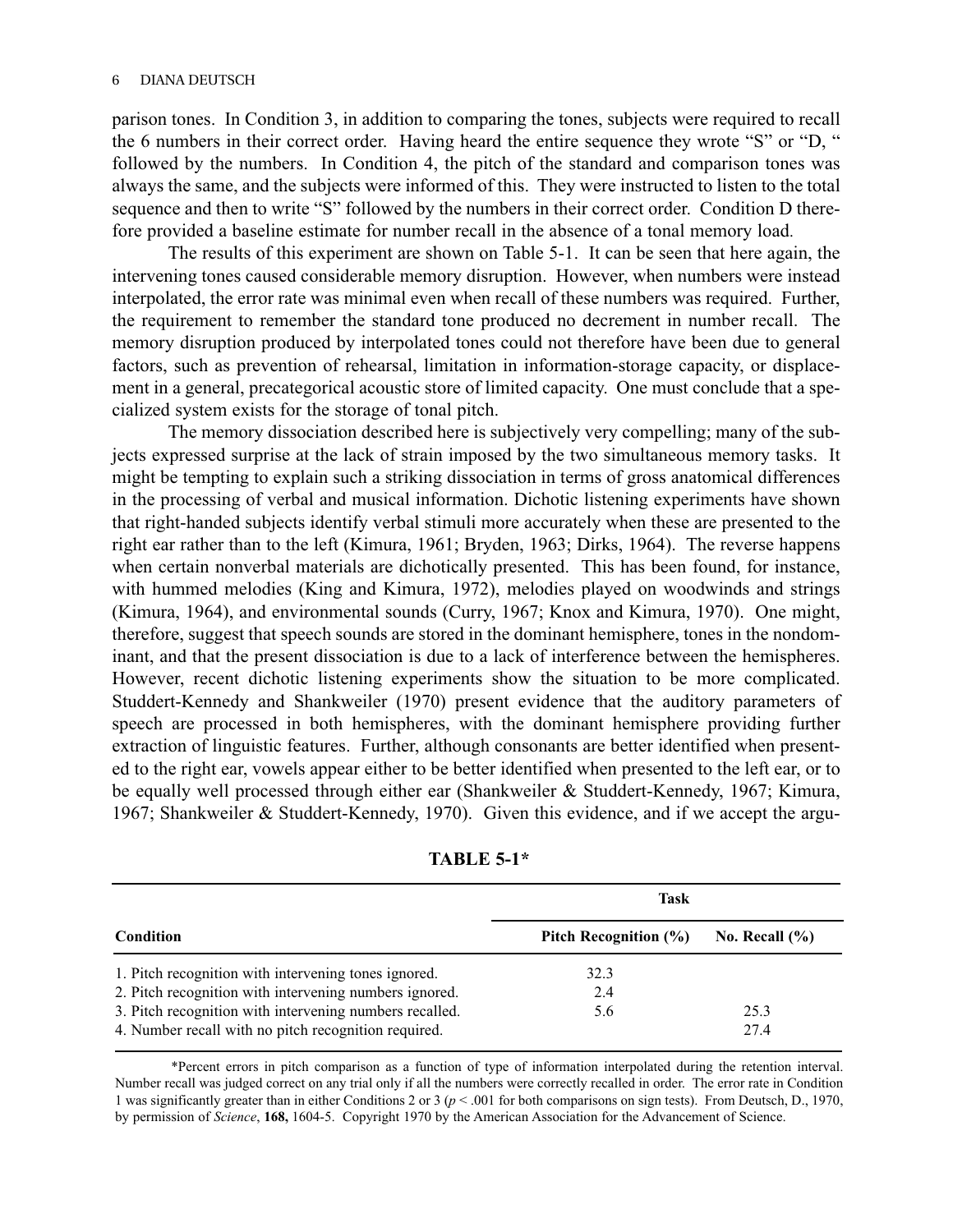ment that asymmetries in dichotic listening are due to differential processing by the two hemispheres, it appears that both hemispheres in the present experiment would be involved in processing the numbers. Indeed, Crowder (1971) has shown that the properties, which had originally been found to characterize the precategorical acoustic storage of verbal materials, are exhibited by vowels but not by consonants. On this basis, together with the evidence from laterality studies, he proposes that the precategorical acoustic store for verbal materials is a property of the nondominant rather than the dominant hemisphere.

Further, the studies quoted above, which demonstrate a left ear advantage for perception of dichotically presented musical materials, both involved the simultaneous variation of several acoustic attributes, and so cannot be used to draw inferences about the processing of pitch information per se. Studies addressed to the processing of more specific musical attributes have produced a rather complicated picture. For instance, Gordon (1970) obtained a significant left ear advantage for dichotically presented chords, but not for melodies. Spellacy (1970) found a significant left ear superiority for perception of dichotically presented violin melodies, but not for timbre, temporal patterns, or patterns of tones varying in frequency alone. Doehring (1972) obtained a significant left ear advantage for monaural intensity discrimination, but not for frequency discrimination.

It would appear from such findings that musical information is indeed processed asymmetrically by the auditory pathways, but that this asymmetry cannot be defined in terms of a simple "if nonverbal, then nondominant" rule. I have investigated this question further as applied to the processing of pitch information, and have come across some very surprising illusions, which add further complexity to the situation.

In my first experiment I presented subjects with the stimulus pattern shown in Figs. 5-1a and 2a (Deutsch, 1974b&c). It can be seen that this consisted of a sequence of 250 msec tones. Each tone was either 400 Hz or 800 Hz, and these frequencies were presented in strict alternation.



Fig. 5-1 Diagrammatic representation of the first dichotic sequence, and the illusory percept most commonly obtained. Filled boxes represent tones of 800 Hz, and unfilled boxes tones of 400 Hz. From Deutsch, D., 1974, by permission of Nature, 251, 307- 309. Copyright 1974 by Macmillian Journals, Ltd.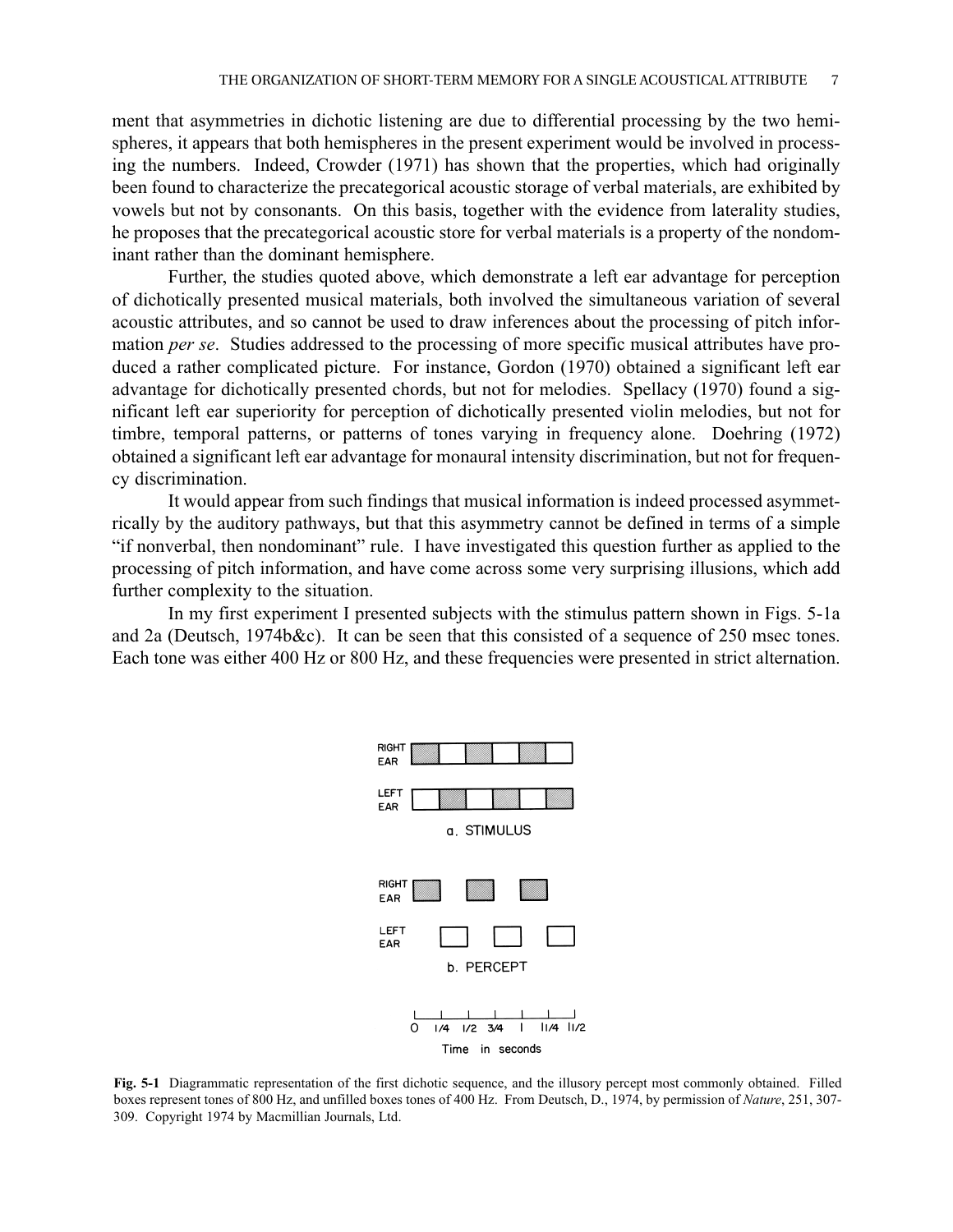



Fig. 5-2 Representation in musical notation of the first dichotic sequence, and the percept depicted by a right-handed subject with absolute pitch.  $G_4 = 392$  Hz, and  $G_5 = 784$  Hz; these are closest in the musical scale to the 400 Hz and 800 Hz presented. The subject's own written statement: "Same with earphones reversed" shows that the same asymmetrical percept was obtained regardless of the positioning of the earphones. Fig. 5-2 (b) from Deutsch, D., 1974, by permission of Nature, 251, 307-309. Copyright 1974 by Macmillian Journals, Ltd.

The identical sequence was presented to both ears simultaneously at equal amplitude, except that when one ear received 400 Hz the other ear received 800 Hz, and vice versa. This sequence of alternating tones was presented without pause for 20 sec. The tones were sinusoids, and their phase relationship varied randomly.

Amazingly, this simple dichotic sequence was almost never perceived correctly. Out of well over a hundred listeners, only one reported the correct percept, and this listener had strabismus and other signs of neurological abnormality (which may be coincidental, but may also provide a clue to the neurological basis for the illusory percepts). The illusion most commonly obtained is diagramed in Fig. 5-1b. It can be seen that a single tone was perceived, which oscillated from one ear to the other, and whose pitch also oscillated from one octave to the other in synchrony with the localisation shift. This percept is also illustrated in Fig. 5-2b, which reproduces the written report in musical notation of a subject with absolute pitch.

There is clearly no simple way to explain this illusory percept. We can account for the perception of a single tone oscillating from ear to ear by assuming that the listener alternately processes the information from one ear and suppresses the other. But then the pitch of this alternating tone should not shift with a shift in its apparent localisation. We can also account for the perception of a single tone oscillating from one octave to the other by assuming that the listener consistently follows one ear alone; but then the tone should not appear to oscillate from ear to ear. The illusion of a single tone which oscillates simultaneously both in pitch and in localisation appears quite paradoxical.

This illusion has a further surprising aspect: right-handers and left-handers exhibit different patterns of localisation for the two pitches at the two ears. These are shown in Table 5-2. Each subject was presented with the sequence twice for 20 sec each time, with earphones placed first one way and then the other. The order of earphone placement was strictly counterbalanced for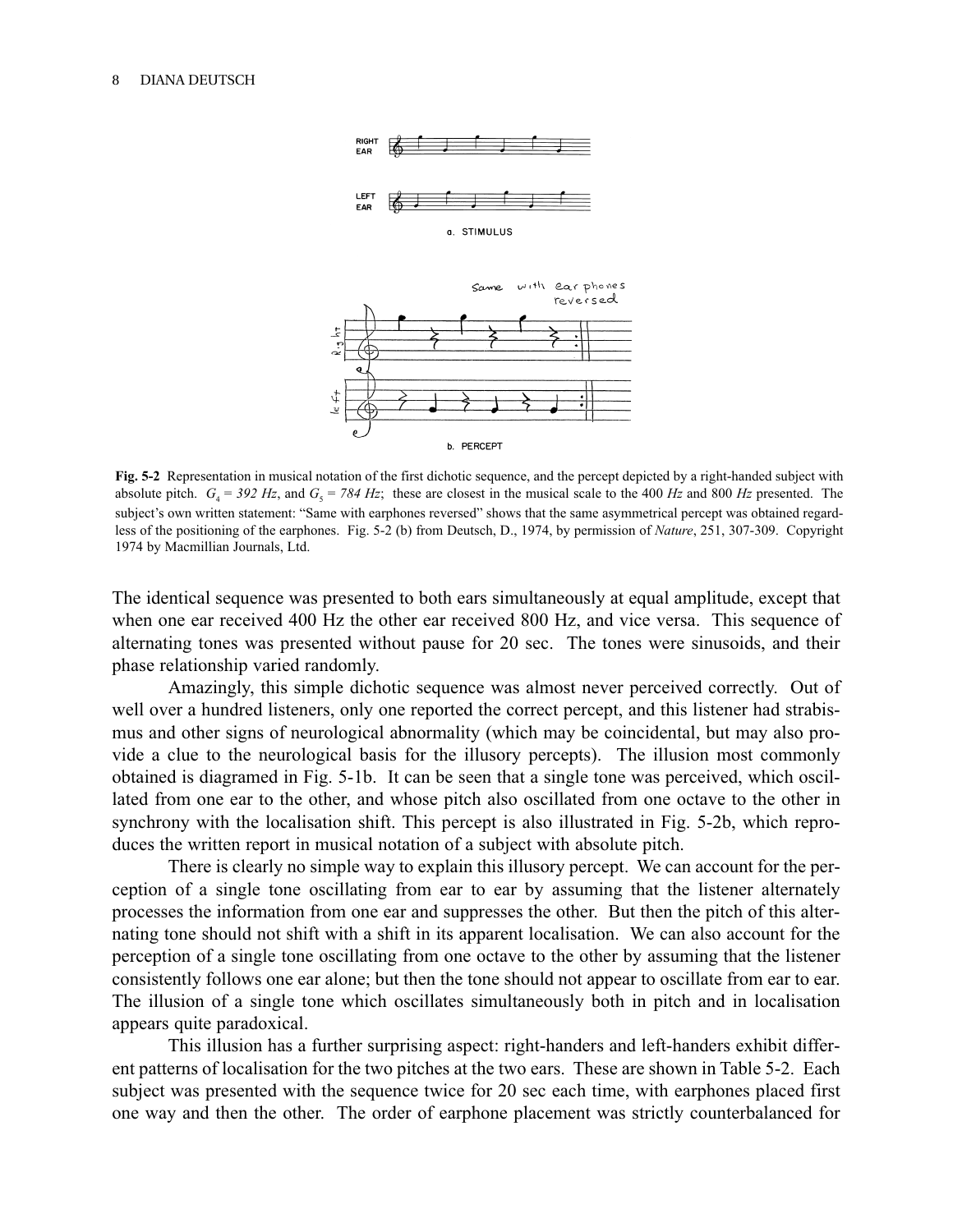| 11WUD J-8     |           |     |             |
|---------------|-----------|-----|-------------|
|               | <b>RR</b> | LL. | <b>Both</b> |
| Right-Handers | 25        |     |             |
| Left-Handers  |           |     |             |

TARI E 5.2\*

\*Patterns of apparent localization for the two pitches at the two ears in subjects who perceived a single tone oscillating from one octave to the other. Figures show the number of right- or left-handed subjects obtaining a given localization pattern. RR: High tone localized in the right ear and low tone in the left on both stimulus presentations.

LL: High tone localized in the left ear and low tone in the right on both stimulus presentations.

Both: High tone localized in the right ear and low tone in the left on one presentation; high tone localized in the left ear and low tone in the right on the other. From Deutsch, D., 1974, by permission of Nature, 251, 307-309. Copyright 1974 by Macmillian Journals, Ltd.

both right and left-handed subjects. It can be seen that right-handers tended significantly to maintain a given localisation pattern when the placement of the earphones was reversed, and also to hear the high tone in the right ear and the low tone in the left ( $p < .001$ , two-tailed, on binomial tests in both instances). (The percept reproduced in Fig. 5-2b is that of a typical right-hander.) On the other hand, the left-handers as a group did not preferentially localise the tones either way, and showed only a marginally significant tendency to maintain a given localisation pattern when the earphones were placed in reverse position ( $p = 0.05$ , two-tailed, on a binomial test). When these results are related to other findings on patterns of hemispheric dominance and handedness (Hécaen and de Ajuriaguerra, 1964; Brain, 1965), they suggest strongly that we tend to localise high tones to our dominant side and low tones to our nondominant side.

A further experiment demonstrated that these localisation patterns are based on the pitch relationships between the competing tones, and not on a pattern of ear preference at different pitch levels. Twelve subjects who had consistently localised the 800 Hz tone in the right ear and the 400 Hz tone in the left were presented with sequences alternating between 200 Hz and 400 Hz, 400 Hz and 800 Hz, and 800 Hz and 1600 Hz in the counterbalanced order. With the exception of one report on one sequence, the higher of each pair of tones was always localised in the right ear and the lower in the left. (Thus, for instance, the 800 Hz tone was localised in the right ear when it alternated with the 400 Hz tone, but in the left ear when it alternated with the 1600 Hz tone).

The percept of a single tone oscillating synchronously both in pitch and in localisation was reported by 58% of the right-handers and 52% of the left-handers formally tested. Another 25% of the right-handers and 9% of the left-handers reported, instead, a single tone oscillating from ear to ear, whose pitch either remained constant or changed only slightly as its localisation shifted. In matching experiments the pitch of this oscillating tone was found by some subjects to be closest to that of the 800 Hz tone, and by others to be closest to the 400 Hz tone. The remaining 17% of the right-handers and 39% of the left-handers reported a variety of complex percepts, such as two alternating pitches localised in one ear, and a third pitch appearing intermittently in the other (either synchronized with one of the alternating tones, or out of synchrony with either). A significant difference was found between right- and left-handers in terms of the proportions obtaining these different categories of percept. ( $\chi^2$  = 6.8, df = 2, p < .05.)

We may now ask which ear is followed when the subject perceives a single tone oscillating from one octave to the other. This percept is consistent with following the sequence of pitches presented either to the right ear or to the left, since this same tonal pattern is presented to both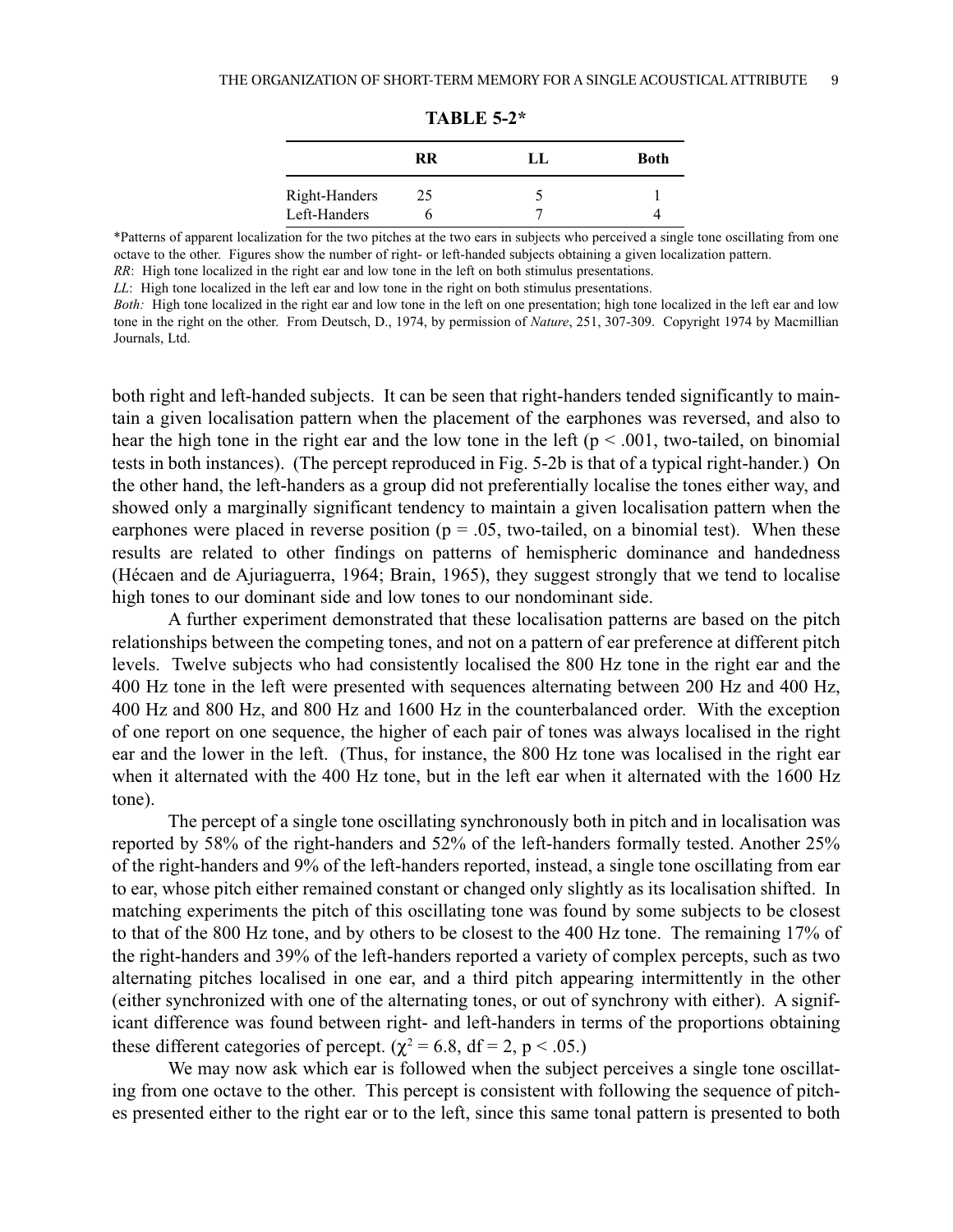

Fig. 5-3 Diagrammatic representation of the second dichotic sequence, and the illusory percept most commonly obtained. Filled boxes represent tones of 800 Hz and unfilled boxes of 400 Hz. (a) Stimulus pattern with channel A to the right ear and channel B to the left ear. (b) Illusory percept with earphones positioned as in a. (a′) Stimulus pattern with channel B to the right ear and channel A to the left ear. (b′) Illusory percept with earphones positioned as in a′.

ears. A new dichotic sequence was, therefore, constructed in which each ear received a different pattern of pitches. As shown in Figs. 5-3a and 3á, this sequence consisted of three high (800 Hz) tones followed by two low (400 Hz) tones on one channel, and simultaneously three low (400 Hz) tones followed by two high (800 Hz) tones on the other. This pattern was repeated ten times without pause, and each subject listened to the sequence with earphones placed first one way and then the other. (The order of earphone placement was strictly counterbalanced across subjects.)

The results were again surprising. Contrary to expectations from the previous literature, right-handed subjects tended significantly to report the pattern of pitches fed to the right ear rather than to the left. (Thus, with channel A to the right ear and channel B to the left, they tended to report three high tones followed by two low tones; with channel B to the right ear and channel A to the left, they tended to report three low tones followed by two high tones.) No significant ear preference was demonstrated among left-handers. However, lateralisation of the tones followed a different rule. All subjects lateralised each tone to the ear that received the higher of the two frequencies, regardless of which ear they followed for pitch and regardless of whether the tone was heard as high or low. This combination of two independent rules produced a most paradoxical percept, which is illustrated in Figs. 3b and 3b´ for the case of listeners who followed the right ear for pitch. With channel A to the right ear and channel B to the left, these listeners perceived a repetitive presentation of three high tones to the right followed by two low tones to the left. With earphone positions reversed, the same segment of tape was now heard as a repetitive presentation of two high tones to the right followed by three low tones to the left! Clearly this is an impossible auditory object!

So far, the following of pitch information fed to one ear rather than the other suggests a simple inhibitory interaction between pathways from the two ears in determining pitch (but not lateralisation). However, in a further experiment, I presented the sequence shown in Fig. 5-1a channeled through two spatially separated loudspeakers rather than through earphones. To my surprise the illusion was still obtained, even though both sequences were now presented to both ears with only localisation cues to distinguish them. When the listener was positioned equidistant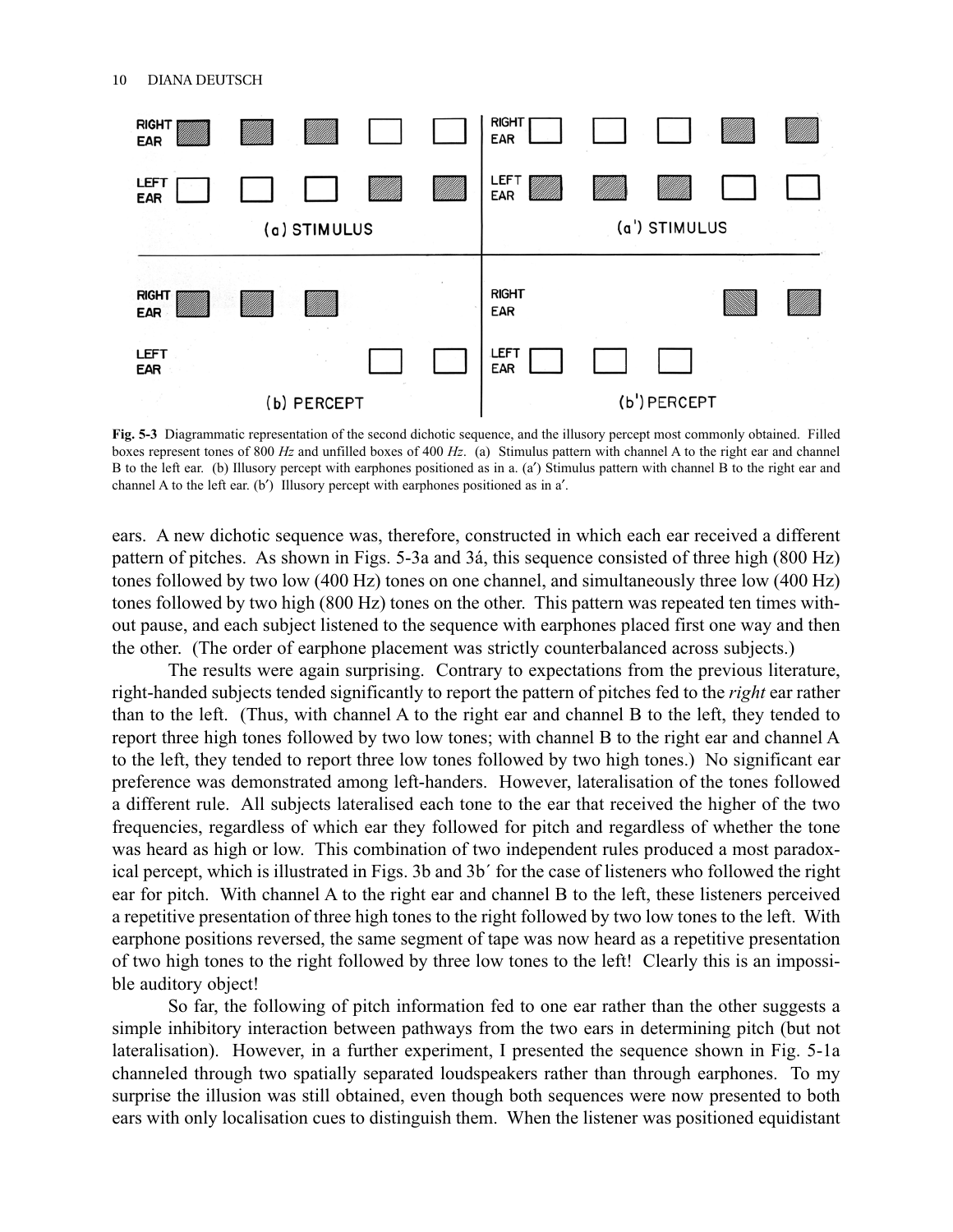between the two speakers, oriented so that one speaker was exactly on his right and the other exactly on his left, the high tones were heard as coming from the speaker on the right and the low tones from the speaker on the left. When the listener rotated slowly, the tones appeared to move with him (although the speakers were stationary) so that the high tones remained on his right and low tones on his left. When he stood facing one speaker, with the other speaker behind him, the illusion abruptly disappeared, and a single tone was heard as coming from both speakers simultaneously (as though they had been passed through a mixer). But as the listener continued turning the illusion abruptly reappeared, with the high tones still on the right and the low tones still on the left. Thus when the listener had turned 180% from his original position, the speaker which had originally appeared to be emitting the high tones now appeared to be emitting the low tones, and the speaker which had originally appeared to be emitting the low tones now appeared to be emitting the high tones! This makes a very dramatic demonstration of the illusion, and shows that it must have a complex basis.

The two-channel listening paradigm was further elaborated using a more complicated tonal sequence. As shown on Fig. 5-4a, this new sequence consisted of the C major scale with successive tones alternating from ear to ear. This scale was presented simultaneously in both ascending and descending form, such that when a component of the ascending scale was in one ear, a component of the descending scale was in the other, and vice versa. Figs. 5-4b and 4c show these ascending and descending scales separately; thus the sequence shown in Fig. 5-4a was simply the superposition of the two sequences shown in Figs. 5-4b and 4c. The tones were again sinusoidal, of equal amplitude, and 250 msec in duration; and here there were no gaps between adjacent tones. Each sequence was presented ten times without pause, with earphones positioned first



Fig. 5-4 Representation in musical notation of the third dichotic sequence, and the percept depicted by a right-handed subject with absolute pitch. (a) The C major scale, with successive tones alternating from ear to ear, and played simultaneously in both ascending and descending form. (b) The ascending component alone. (c) The descending component alone. (d) Subject's own report of the dichotic sequence. His written statement: "High tones in right ear with headphones either way" shows that the higher tones were localized in the right ear and the lower tones in the left, regardless of earphone placement.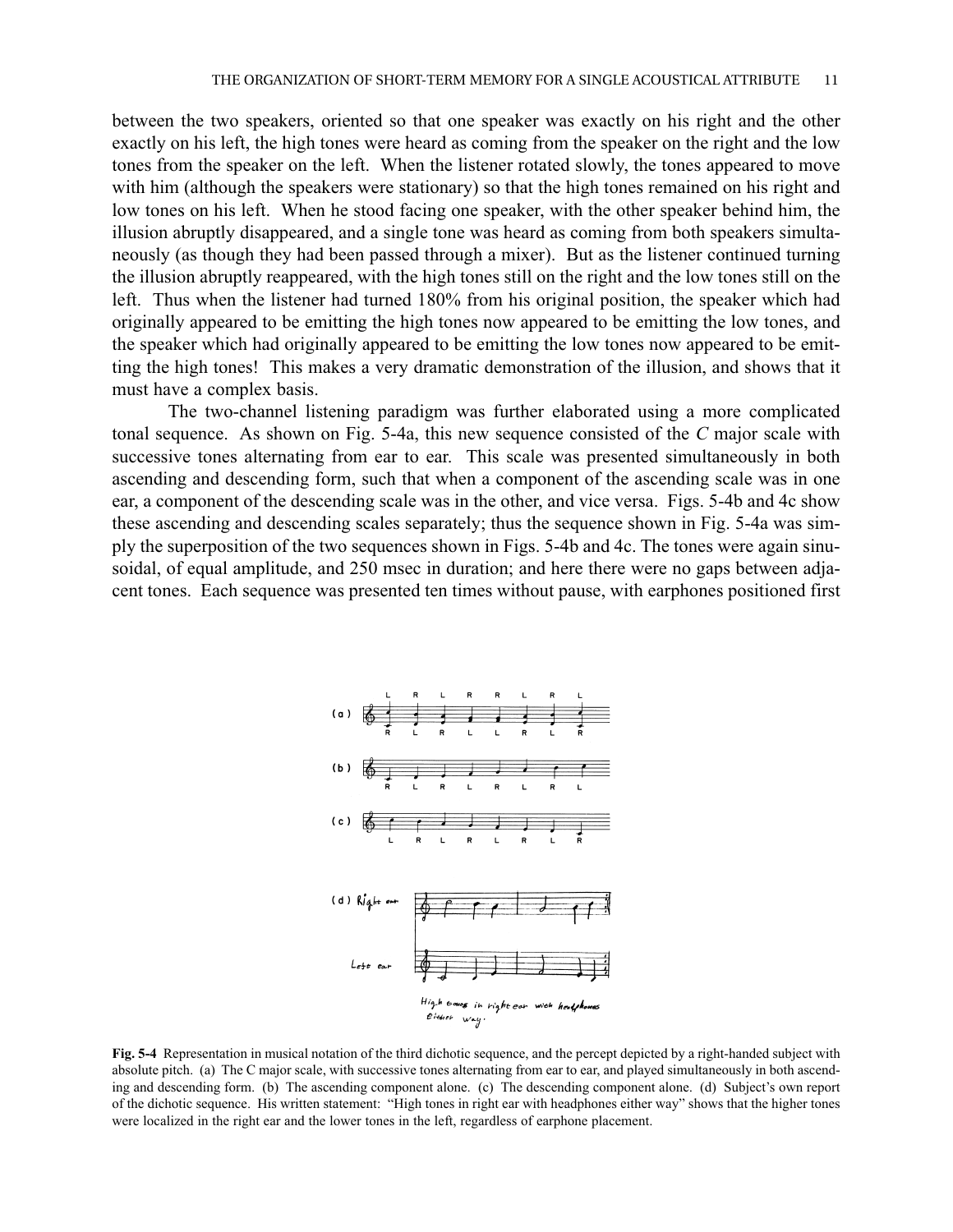one way and then the other. Subjects reported what they heard verbally and afterwards shadowed the sequences by singing while I monitored the tape on separate earphones (Deutsch, 1974d).

Surprising difficulties were again encountered in perceiving the dichotic sequence, with only one subject out of seventy reporting it correctly. Yet very few subjects misreported the separate ascending or descending sequences, so these difficulties were not due to a simple inability to follow the 250 msec switching rate. Basically, the dichotic sequence was misperceived along two different lines. The majority of subjects reported the correct pattern of pitches, but localised them incorrectly; most commonly, the higher tones were all heard in one ear and the lower tones in the other. Right-handers (but not left-handers) tended significantly to mislocalise the higher tones to the right ear and the lower tones to the left, irrespective of earphone position. This illusory percept is shown in Fig. 5-4d, which reproduces the written report of a right-handed subject with absolute pitch. The remainder of the subjects reported the higher tones, but little or nothing of the lower tones. No subject adopted a different channeling principle, such as reporting the pattern of pitches presented to one ear rather than to the other.

This set of experiments presents a complicated picture of ear advantage in the processing of pitch information. For one type of sequence, tones localised to the dominant side appear to inhibit those localised to the nondominant side in determining pitch (but not lateralisation); for another, the perceived sequence of pitches appears to depend on a principle of channeling that cuts across ear of input. An illusion whereby the higher of two simultaneous tones is mislocalised to the dominant ear, and the lower to the nondominant, adds further complexity to the situation.

Given this ambiguity at the perceptual level, very little can be inferred from dichotic listening studies about the locus of the pitch-memory system. The finding that differences in localisation can produce the same effect as differences in ear of input also raises doubts about the validity of drawing simple inferences about hemispheric specialisation of function from the use of dichotic listening technique. Direct neurological studies are much more convincing, and it is clear from such studies that the nondominant hemisphere is capable of musical information storage (Bogen, 1969). However, it is not clear that memory for pitch per se is specifically disrupted by lesions of the nondominant hemisphere; the controlled studies which would answer this question have yet to be performed. At all events, we cannot conclude from the studies reviewed here that the properties of tones and the acoustical properties of words are stored in separate hemispheres. Rather, the evidence points to a specialised system for the retention of pitch information.

# IV. ORGANIZATION OF THE PITCH MEMORY SYSTEM

Given the conclusion that tonal information is retained in a specialized system, we can attempt to characterize this system in further detail. An everyday knowledge of music leads to the conclusion that it must contain several subdivisions. For instance, we recognize a transposed melody much more readily than we recognize the key it was played in. Memory for the abstracted relationships between the component tones of the melody must therefore be more enduring than memory for the tones themselves. A similar argument holds for transposition of harmonic sequences. Further, there is considerable evidence that we perceive and remember a tone in terms of its position not only along a "tone-height" continuum, but also within an abstracted octave, or "tone-chroma" continuum. As a related phenomenon, our memory for invertable chords is more enduring than memory for the component tones in the chords. A further complexity exists in the storage of timbre. The experiments of Plomp and his collaborators have shown that the timbral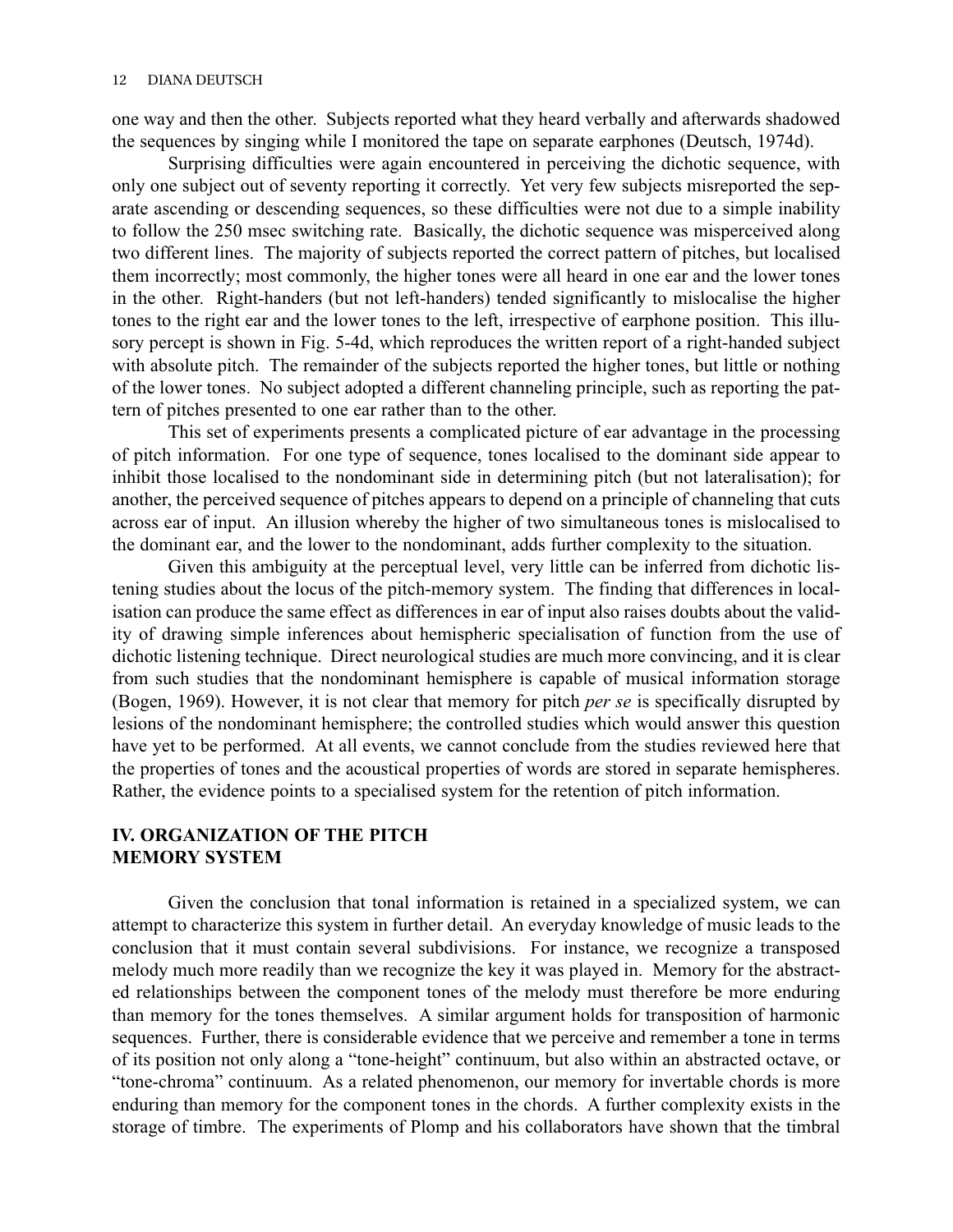qualities of tones are a function of a highly differentiated multidimensional system (Plomp, 1970).

I do not argue that the different subdivisions of the tonal memory system exist in isolation from each other. The evidence shows that complex and often paradoxical relationships exist, at least at the perceptual level, between our processing of pitch, timbre, chords, and melodies (Erickson, 1975). Rather, I take the view that the properties of various subdivisions of this memory system can be experimentally abstracted, and that relationships between these subdivisions can then be studied in further experiments.

In considering the possible organization of the system that stores the pitch of a single pure tone, a very simple hypothesis presents itself: that the system that retains this information is organized in many ways along the same principles as the system that receives it. This hypothesis obviously does not assume an identical organization between sensory and memory systems: their very functions require that they differ in important respects. For instance, a sensory system cannot continue to respond to a stimulus long after its termination, or we would soon cease to have discriminable images. In contrast, a memory system exists precisely to retain information in the absence of the original stimulus. Further, a memory system must have some way of retaining information concerning the time or order in which any given stimulus occurred. This is not required of a purely sensory system. The above hypothesis simply assumes that for those aspects of organization where there is no reason to expect differences between the two systems, important similarities exist.

The system underlying pitch perception has been shown to be highly structured and precisely organized. Facilitatory and inhibitory interactions taking place within it vary systematically as a function of relationships between the elements involved. An internal "tone-height" continuum has therefore been hypothesized along which various interactions occur, which in turn give rise to demonstrable psychoacoustical phenomena. Physiological studies on single units in the auditory pathway reinforce this concept by demonstrating an orderly topographical distribution of neural elements with respect to characteristic frequency, together with specific facilitatory and inhibitory interactions that mirror corresponding psychoacoustical phenomena (Harris, 1972). Our present theory therefore leads us to propose the existence of an analogous continuum underlying the retention of "tone-height" information. Interactions that are a function of distance between the interacting elements are assumed to take place along this continuum. Evidence on the transposition of tunes and chords leads to the further expectation that such a continuum would be organized logarithmically with respect to waveform frequency (Attneave & Olson, 1971).

If this hypothesis is correct, it should be possible to demonstrate interactive relationships in memory for tonal pitch, which vary precisely as a function of the pitch relationships between the elements involved. I performed a further experiment to search for such interactions (Deutsch, 1972a). The effect of a tone that formed part of a sequence interpolated between a standard and comparison tone was studied as a function of its pitch relationship to the standard tone. Subjects were required to compare two tones for pitch when these were separated by a 5-sec retention interval during which 6 other tones were played. The standard and comparison tones were taken from an equal-tempered scale and ranged over an octave, from middle C to the B above. When the standard and comparison tones differed in pitch, this was by a semitone (either higher or lower). The intervening tonal pitches, except as specified by the experimental conditions, were taken from the same scale, and varied randomly from the F# below middle C to the F an octave and half above.

There were eight conditions in this experiment. In every condition but the last, a tone whose pitch bore a critical relationship to the pitch of the standard tone was placed in the second serial position of the intervening sequence. Whenever the standard and comparison tones differed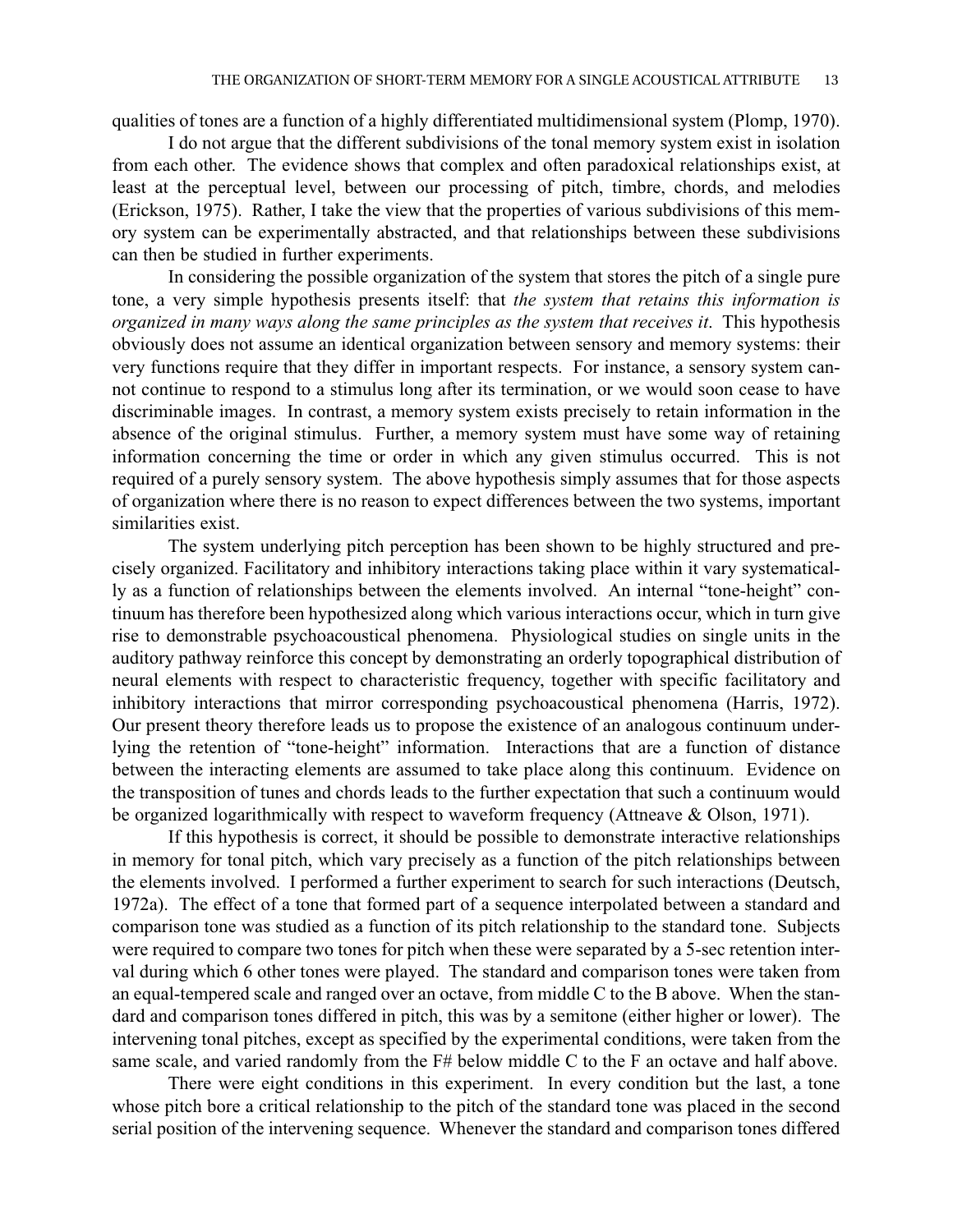#### 14 DIANA DEUTSCH

in pitch, the critical intervening tone was placed on the same side of the standard tone along the pitch continuum as the comparison tone was. The relationship between the critical intervening tone and the standard tone varied from identity to a whole-tone separation in the equal-tempered scale. A unique value of pitch separation was incorporated in each of the seven conditions, these values being placed at equal intervals of % tone within this whole-tone range. Since the musical scale is logarithmic, these intervals were also logarithmic. No such critical tone was incorporated in the eighth experimental condition, but here the pitch of the tone in the second serial position was chosen in the same way as were the other tonal pitches in the intervening sequence. The eighth condition was therefore a null condition.

The error rates in the different conditions of this experiment are plotted in Figs. 5-5 and 5- 6. It can be seen that systematic interference effects do indeed occur. When the critical intervening tone is identical in pitch to the standard tone, memory facilitation is produced. Errors rise progressively with increasing pitch separation between the standard tone and critical intervening tone, peak at a separation of  $\frac{2}{3}$  tone, and decline roughly to baseline at a whole tone separation.

The maps shown in Figs. 5-5 and 5-6 were obtained by superimposing plots derived from sequences in which the standard tones were in different positions along the pitch continuum. Since the musical scale is logarithmic, an identical musical interval is based on an increased difference in waveform frequency as the scale is ascended. This difference doubles at each octave, which is the range used in this experiment. It follows that if the pitch memory store were organized in any fashion other than logarithmic, there should be a systematic shift in the peak of errors as the standard tones shift their position along the pitch continuum. For example, if the pitch memory store were linearly arranged, then as the standard tone shifted upward in pitch, the peak of errors should move progressively closer to the pitch of the standard tone on a logarithmic plot. Yet no such peak shift



Fig. 5-5 Percent errors in pitch comparisons plotted as a function of the separation in pitch between the critical interpolated tone and the standard tone. The line labeled Null shows percent of errors in the control condition, where no tone closer in pitch to the standard tone than  $1\frac{1}{2}$  tones was included in the intervening sequence. A separation of  $\frac{1}{6}$  tone, in the range of pitches used here, is equal to 5 Hz at the lowest standard tone pitch used, and 9 Hz at the highest. Errors were significantly fewer in the condition where the critical interpolated tone was identical in pitch to the standard tone than in the null condition ( $p = .02$ , two-tailed, on a Wilcoxon test). The increase in errors produced by the interpolated tone was statistically significant for each condition using a value of pitch separation within and including  $\frac{1}{2}$  tone to  $\frac{1}{2}$  tone (in each case  $p < .01$ , two-tailed, on a Wilcoxon test). (From Deutsch, D., 1972, by permission of Science, 175, 1020-1022. Copyright 1972 by the American Association for the Advancement of Science.)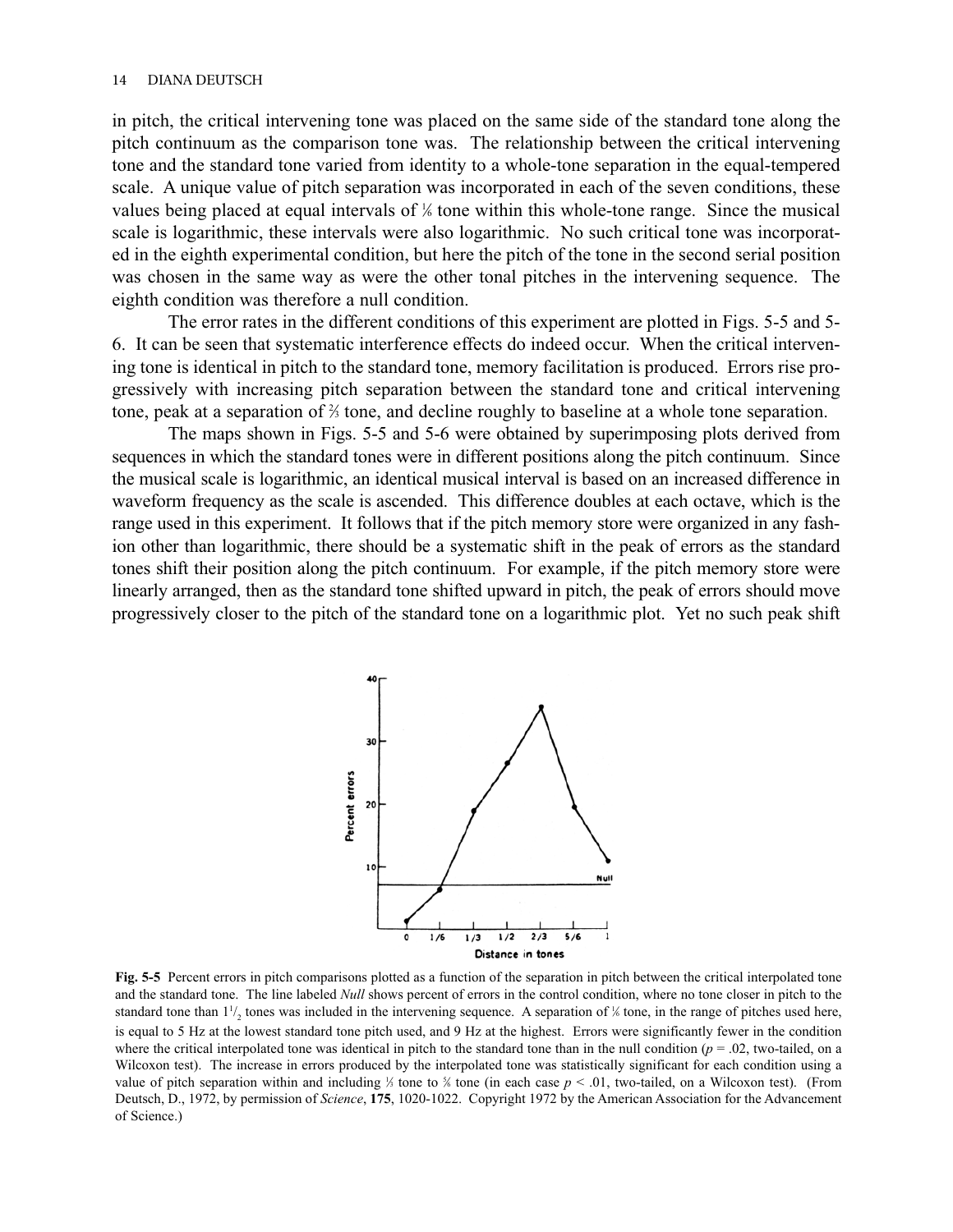

Fig. 5-6 Percent errors in pitch comparisons plotted as in Fig. 5-5, but separately by whether the standard and comparison tones were the same or different in pitch. When the standard and comparison tones differed, the critical interpolated tone was always placed on the same side of the standard tone along the pitch continuum as was the comparison tone. The two null points refer to the same control condition as described in Fig. 5-5. (From Deutsch, D., 1972, by permission of Science, 175, 1020-1022. Copyright 1972 by the American Association for the Advancement of Science.)

was present in the experimental records. This leads to the conclusion that the pitch memory store is laid out logarithmically, at least within the range of tonal frequencies used in this experiment.

The above study demonstrates that highly specific and systematic interactions occur within the system retaining pitch information. I explored possible bases for these effects in further experiments.

# V. SPECIFIC SOURCES OF DISRUPTION IN PITCH MEMORY

It can be seen from Fig. 5-6 that the plot of errors obtained from sequences in which the standard and comparison tones differ in pitch rises much more steeply and is more sharply peaked than the plot obtained from sequences in which the standard and comparison tones are identical. One might speculate, therefore, that these two functions have different underlying bases. In order to explore this hypothesis in detail, I made a systematic study of the effects on pitch memory of including in an interpolated tonal sequence a tone that was a semitone removed from the standard tone (Deutsch, 1973a). It was found that, when the standard and comparison tones were the same in pitch, including in the intervening sequence a tone either a semitone higher or a semitone lower produced an increase in errors. Including in the same intervening sequence both a tone a semitone higher and a tone a semitone lower produced a significantly greater increase in errors (Table 5-3). Further, when the standard and comparison tones differed in pitch by a semitone, including in the intervening sequence a tone identical in pitch to the comparison tone produced a substantial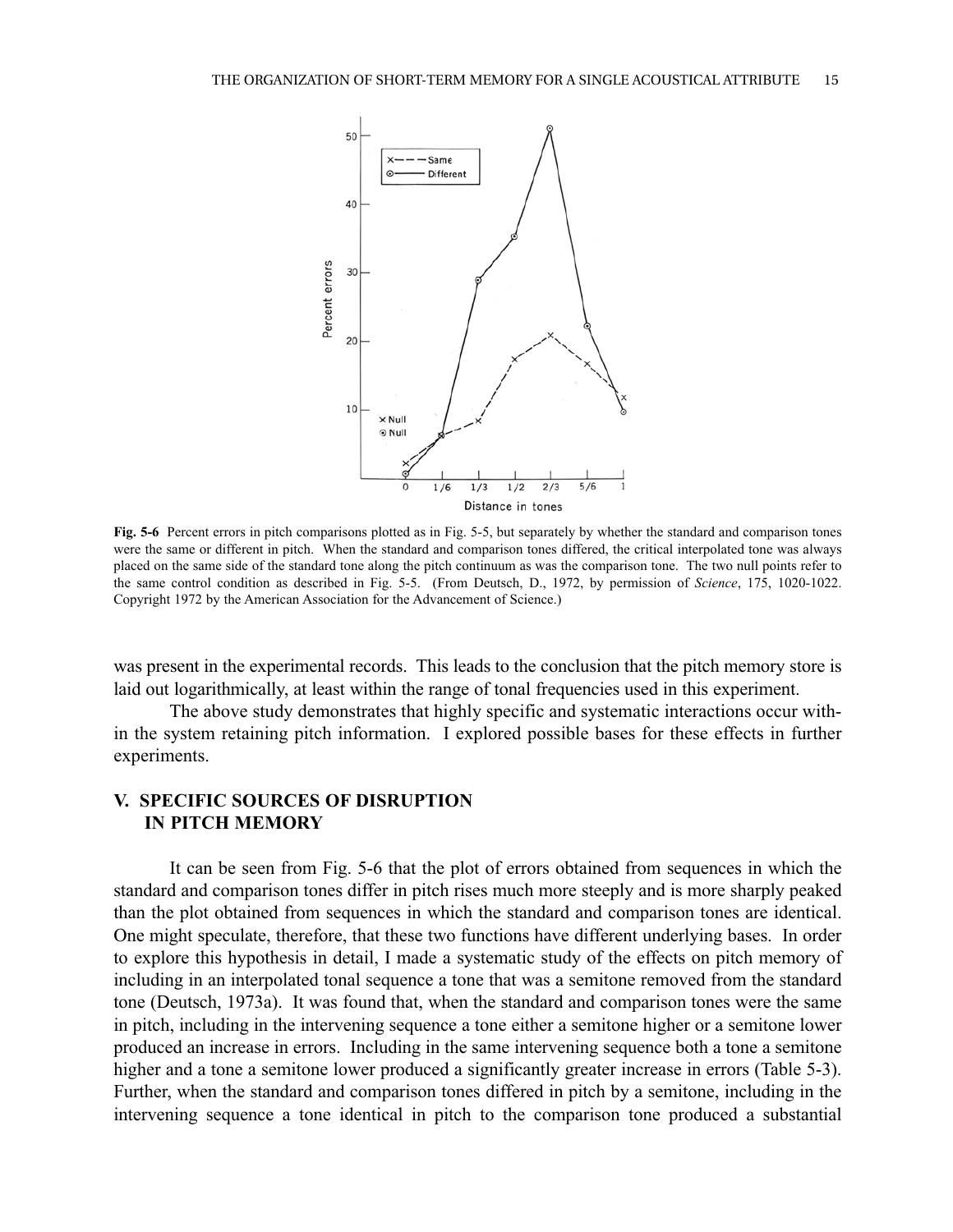TABLE 5-3\*

| <b>Condition</b>                                                                                      | Percentage<br><b>Errors</b> |
|-------------------------------------------------------------------------------------------------------|-----------------------------|
| S and C Tones Same                                                                                    |                             |
| 1. Tone a semitone higher included in intervening sequence.                                           | 7.9                         |
| 2. Tone a semitone lower included in intervening sequence.                                            | 6.9                         |
| 3. Two tones, one a semitone higher and the other a semitone lower, included in intervening sequence. | 18.5                        |
| 4. No tone a semitone higher or lower included in intervening sequence.                               | 2.8                         |
| 5. S and C tones different.                                                                           | 7.5                         |

\*Percent errors in pitch comparisons as a function of the presence in the intervening sequence of either one or two tones bearing a semitone relationship to the standard tone. This experiment studied the effects in sequences where the standard and comparison tones were identical in pitch. These were interspersed between sequences where the standard and comparison tones differed, and where there was no systematic inclusion or exclusion of tones on the basis of a semitone separation from the standard tone. Errors were significantly increased in both Conditions 1 and 2 compared with Condition 4; and in Condition 3 compared with Conditions 1 and 2  $(p < .01$ , two-tailed on Wilcoxon tests in all cases). (From Deutsch, D., Journal of Experimental Psychology, 1973, 100, 228-231. Copyright 1973 by the American Psychological Association. Reprinted by permission.

increase in errors. A significantly smaller increase in errors was produced when the critical intervening tone was a semitone removed from the standard tone, but on the opposite side of the pitch continuum to the comparison tone. Including both of these critical tones in the same intervening sequence produced a significantly greater increase in errors than including either one (Table 5-4).

This experiment demonstrates the presence of at least two separable disruptive effects on pitch memory. First, the inclusion of a tone a semitone removed from the standard tone produces a small but significant disruptive effect that cumulates in size when two such tones, one on either side of the standard tone, are included. Second, a significantly larger disruptive effect occurs when the standard and comparison tones differ in pitch, and the critical interpolated tone is identical in pitch to the comparison tone.

| Condition                                                                                              | Percentage<br><b>Errors</b> |
|--------------------------------------------------------------------------------------------------------|-----------------------------|
| S and C Tones Different                                                                                |                             |
| 1. Tone of the same pitch as the C tone included in intervening sequence.                              | 20.1                        |
| 2. Tone a semitone from S tone, but on the opposite side of pitch continuum than C tone, included      |                             |
| in intervening sequence.                                                                               | 7.4                         |
| 3. Two tones, one as in Condition 1 and the other as in Condition 2, included in intervening sequence. | 25.2                        |
| 4. No tone a semitone removed from S tone included in intervening sequence.                            | 3.2                         |
| 5. S and C tones same.                                                                                 | 6.6                         |

#### TABLE 5-4\*

<sup>\*</sup>Percent errors in pitch comparisons as a function of the presence in the intervening sequence of either one or two tones bearing a semitone relationship to the standard tone. This experiment studied the effects in sequences where the standard and comparison tones differed in pitch by a semitone. These were interspersed between sequences where the standard and comparison tones were identical, and where there was no systematic inclusion or exclusion of tones on the basis of a semitone separation from the standard tone. Errors were significantly increased in both Conditions 1 and 2 compared with Condition 4; Condition 1 differed significantly from Condition 2; and Condition 3 differed significantly from both Conditions 1 and 2 ( $p < 0.01$ , two-tailed, on Wilcoxon tests in all cases). From Deutsch, D., *Journal of Experimental Psychology*, 1973, 100, 228-231. Copyright 1973 by The American Psychological Association. Reprinted by permission.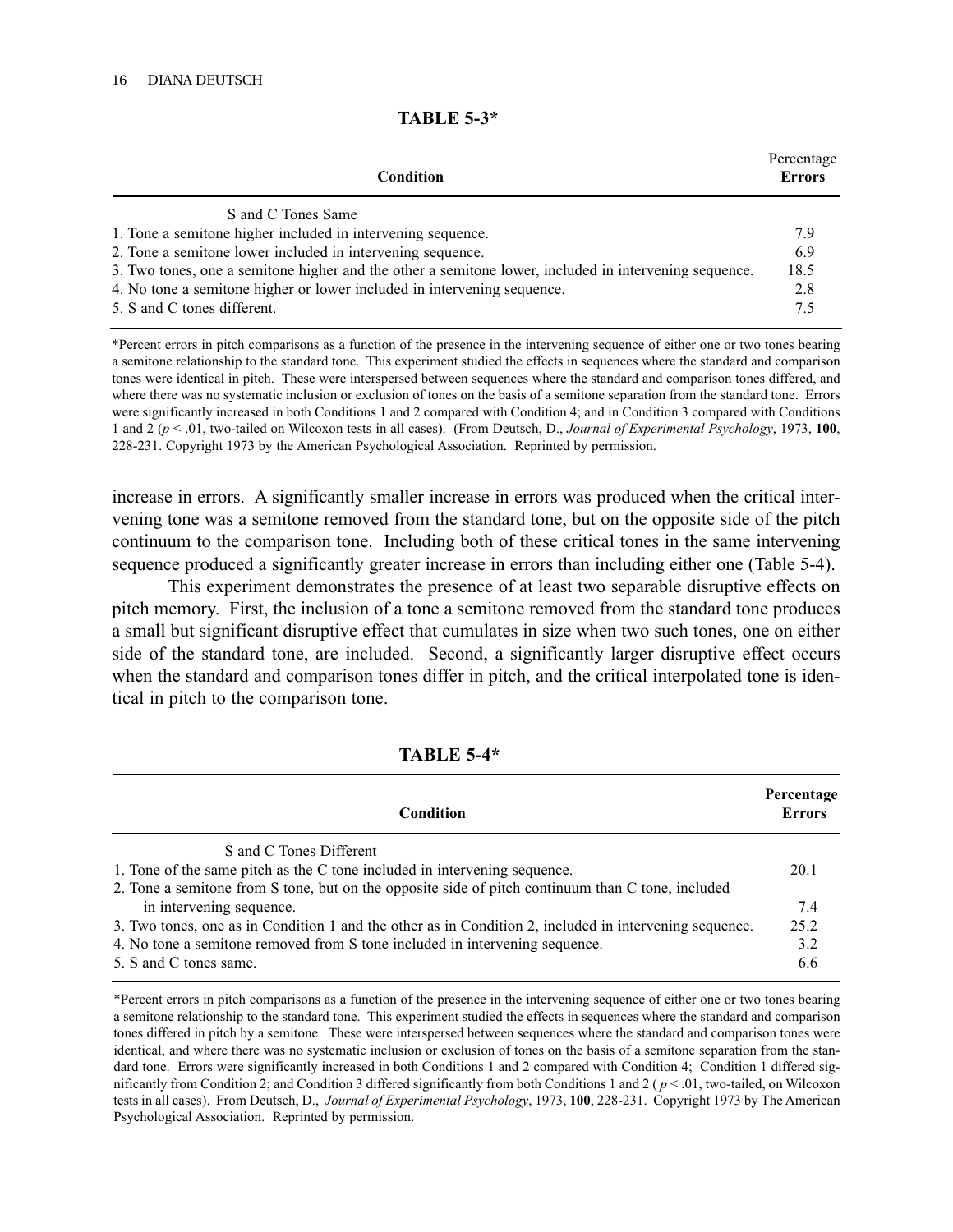Returning to the earlier study (Deutsch, 1972a), it will be recalled that here, whenever the standard and comparison tones differed in pitch, the critical intervening tone was placed on the same side of the pitch continuum relative to the standard tone as was the comparison tone. (That is, when the comparison tone was higher in pitch than the standard tone, the critical intervening tone was also higher. When the comparison tone was lower, the critical intervening tone was also lower.) The critical intervening tone was therefore identical in pitch to the comparison tone whenever these two tones bore the same relationship to the standard tone. The large error function plotted for these sequences on Fig. 5-6 could therefore also have been based on a relationship of identity or close similarity between the critical intervening tone and the comparison tone.

What could be the basis for this large disruptive effect? One might suggest that errors here are due to a deterioration of information along a temporal continuum. As a result of such deterioration, when the comparison tone is played, the subject recognizes correctly that a tone of this pitch has occurred, but assumes incorrectly that this was the standard tone. This hypothesis is described in detail elsewhere (Deutsch, 1972b). It gives rise to two predictions. First, the amount of disruption produced by the critical intervening tone should vary systematically as a function of its position in the intervening sequence. The closer the position of this critical tone relative to the standard tone, the more difficult it should be to discriminate their two positions along a temporal continuum, and so the greater should be the number of resultant confusions. Second, when this effect is plotted as a function of the pitch of the critical intervening tone relative to the pitch of the comparison tone, the peak of errors should occur when the critical intervening tone is identical in pitch to the comparison tone. Thus, a shift in the pitch of the comparison tone, when the pitch of the standard tone is held constant, should produce a parallel shift in the peak of errors produced by the critical intervening tone.

These two predictions were put to experimental test. One study measured the effect of including a tone of the same pitch as the comparison tone early as compared with late in the intervening sequence. In all the experimental trials, 6 tones were interpolated in the interval between the standard and comparison tones. In half of these sequences, the standard and comparison tones differed in pitch. A tone of the same pitch as the comparison tone was included either in the second serial position of the intervening sequence, or in the fifth, or not at all. It can be seen from Fig. 5-7 that the critical included tone produced substantially more disruption when it was includ-



Fig. 5-7 Percent errors in pitch comparisons for sequences where the standard and comparison tones differed in pitch by a semitone, and a tone of the same pitch as the comparison tone was included in the interpolated sequence. Errors are shown separately for sequences where the critical interpolated tone was placed in the second and the fifth serial position of an interpolated sequence of 6 tones. Errors at each serial position differed significantly from baseline, and they also differed significantly from each other  $(p \le 0.01,$  two-tailed, on Wilcoxon tests for all comparisons).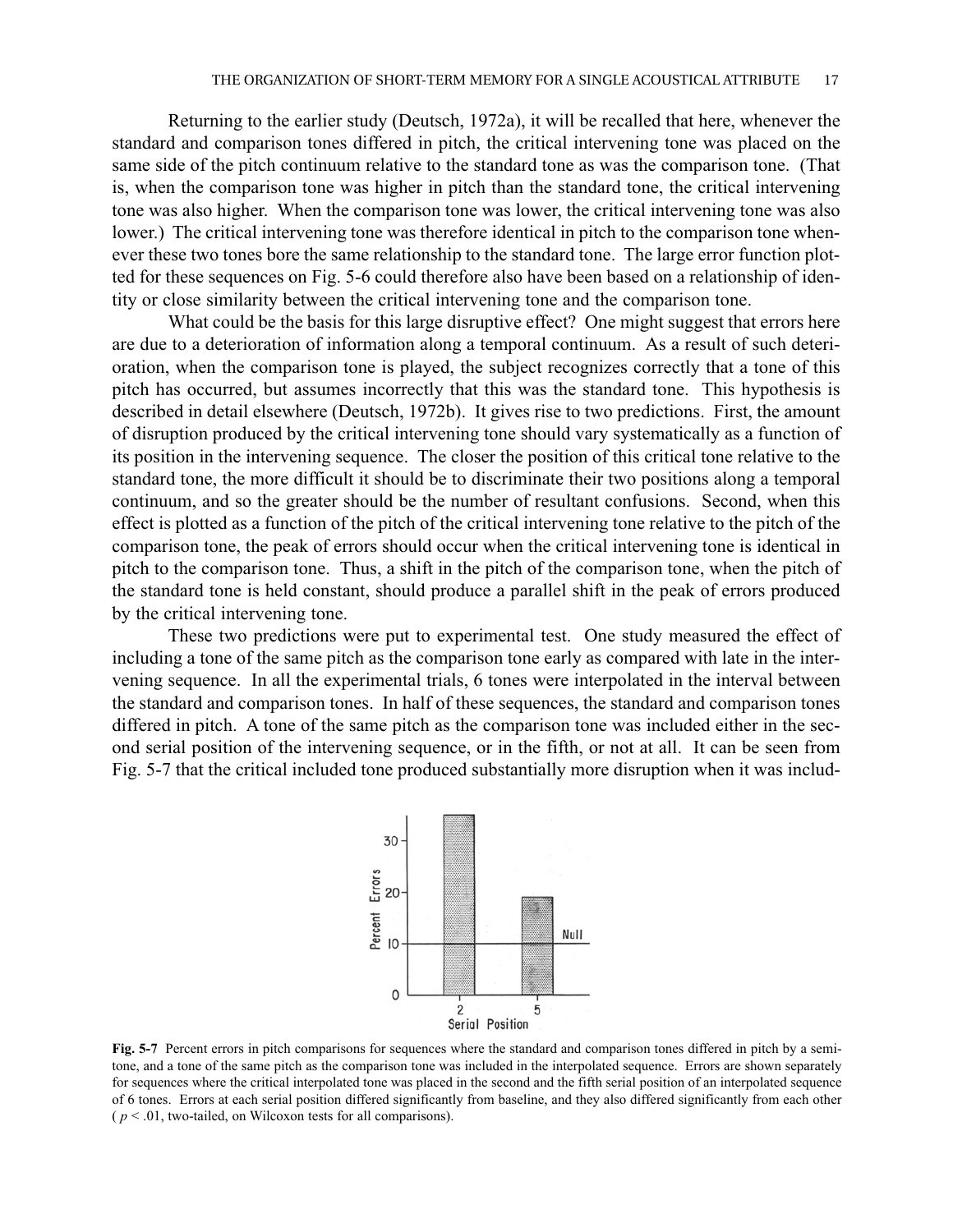ed early rather than late in the intervening sequence. This is as predicted on the hypothesis of a gradual deterioration of information along a temporal continuum.

In another study the pitch of the comparison tone was varied systematically relative to the pitch of the standard tone. The standard and comparison tones differed in pitch in half of the sequences; when they differed, this was either by  $\frac{1}{2}$  tone, or by  $\frac{1}{2}$  tone, or by  $\frac{2}{3}$  tone. Errors were then plotted as a function of the pitch of a further tone that formed part of an interpolated sequence, using the same method as in Deutsch (1972a). The critical interpolated tone was always placed on the same side of the standard tone along the pitch continuum as was the comparison tone. That is, when the comparison tone was higher in pitch than the standard tone, the critical intervening tone was also higher; when the comparison tone was lower, the critical intervening tone was also lower. The critical intervening tone and the comparison tone were therefore identical in pitch whenever they bore the same relationship to the standard tone.

Fig. 5-8 shows the plot of errors as a function of the pitch of the critical interpolated tone relative to the standard tone, with the standard and comparison tones differing in pitch either by  $\frac{1}{2}$  tone, or by  $\frac{1}{2}$  tone, or by  $\frac{2}{3}$  tone. It can be seen that when the standard and comparison tones were 1 ⁄3 tone apart, errors peaked when the critical interpolated tone was also separated from the



Fig. 5-8 Percent errors in pitch comparisons in sequences where the standard and comparison tones differed in pitch, and the critical interpolated tone was placed on the same side of the standard tone along the pitch continuum as was the comparison tone. Errors were plotted as a function of the amount of pitch separation between the standard tone and the critical interpolated tone, as in Figs. 5-5 and 5-6. The three separate plots show functions obtained when the standard and comparison tones were separated in pitch by  $\frac{1}{2}$  tone (-),  $\frac{1}{2}$  tone (- - -), and  $\frac{2}{3}$  tone (- · - ·). For both the  $\frac{1}{2}$  tone and the  $\frac{2}{3}$  tone plots, errors were significantly greater when the standard tone and the critical interpolated tone were separated by  $\frac{1}{2}$  tone than when they were separated by  $\frac{1}{2}$  tone. However, for the  $\frac{1}{2}$  tone plot, errors were significantly greater when the standard tone and the critical interpolated tone were separated by  $\frac{1}{2}$  tone than when they were separated by  $\frac{2}{3}$  tone ( $p < .01$ , two-tailed, on Wilcoxon tests for all comparisons).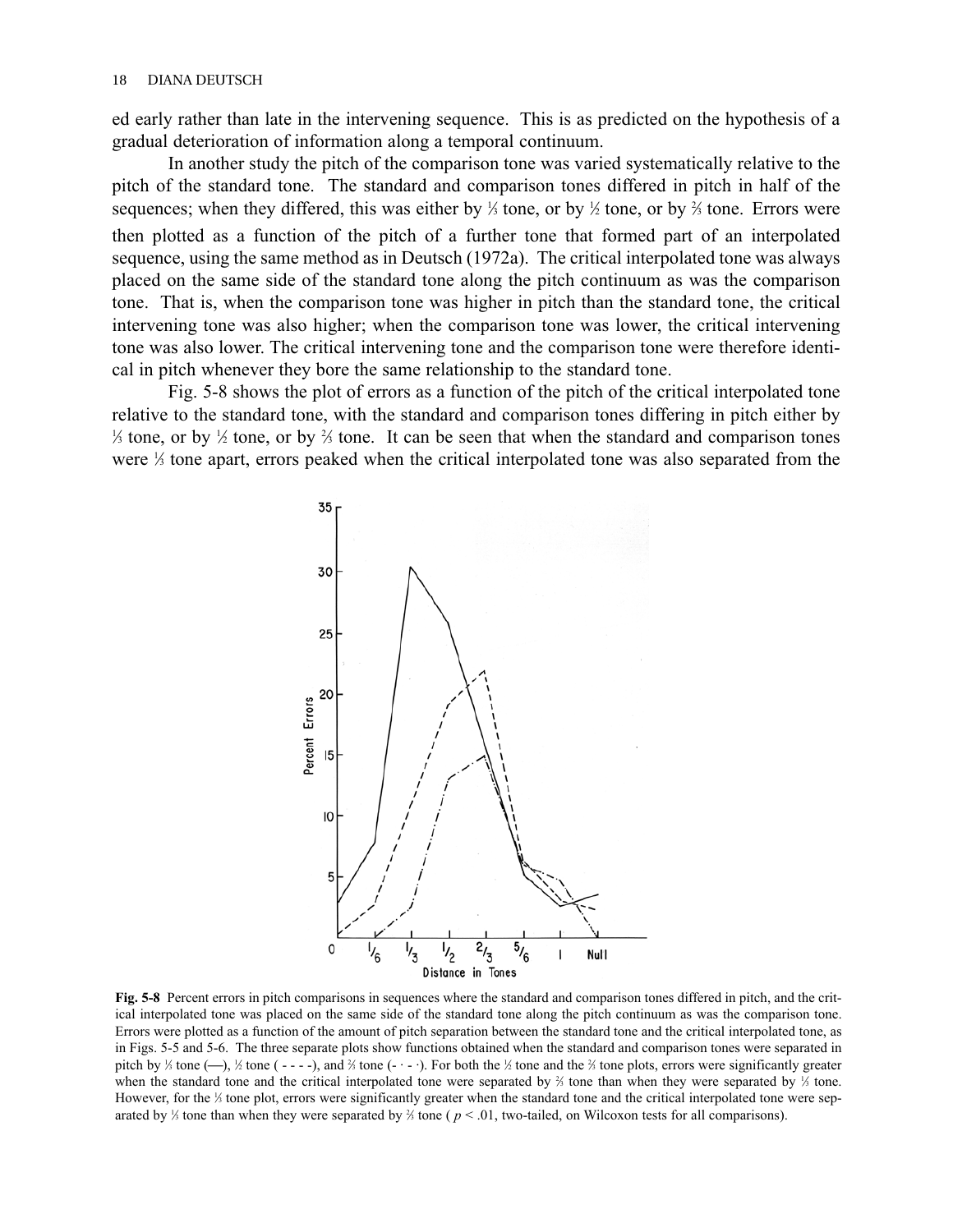standard tone by  $\frac{1}{2}$  tone, and was therefore identical in pitch to the comparison tone. Similarly, when the standard and comparison tones were  $\frac{2}{3}$  tone apart, errors peaked when the critical interpolated tone was also separated from the standard tone by  $\frac{2}{3}$  tone. Thus a shift in the pitch of the comparison tone produced a parallel shift in the peak of errors produced by the interpolated tone. This peak shift is as predicted on the above hypothesis. However, when the standard and comparison tones were  $\frac{1}{2}$  tone apart, the peak of errors occurred when the critical interpolated tone was separated from the standard tone not by  $\frac{1}{2}$  tone but by  $\frac{2}{3}$  tone. Though the difference in errors at  $\frac{2}{3}$  tone compared with  $\frac{1}{2}$  tone is not statistically significant, it is noteworthy because, extrapolating from the other two curves, one would expect the difference to be in the opposite direction. A similar peak at  $\frac{2}{3}$  tone also occurs in Fig. 5-6, where the standard and comparison tones were also  $\frac{1}{2}$  tone apart. This suggests that some fixed disruptive effect that peaks at  $\frac{1}{2}$  tone is superimposed on the shiftable effect demonstrated by comparing the  $\frac{1}{2}$ -tone curve with the  $\frac{2}{2}$ -tone curve.

The functions plotted in Fig. 5-8 were derived from sessions in which the standard and comparison tones were either identical in pitch or were separated by a constant amount (i.e., by either  $\frac{1}{2}$  tone,  $\frac{1}{2}$  tone, or  $\frac{2}{3}$  tone). In contrast to the findings in sequences where the standard and comparison tones differed, the peak of errors in sequences where they were identical remained constant at or around a separation of  $\frac{2}{3}$  tone between the standard tone and critical intervening tone, irrespective of the amount of pitch separation between the standard and comparison tones in the interspersed sequences.

The source of disruption in sequences where the standard and comparison tones are identical also behaves differently in terms of serial position. As shown in Fig. 5-9, when the standard and comparison tones are identical in pitch, the increase in errors due to interpolating a tone that is a semitone removed from the standard tone is of the same magnitude regardless of whether the critical tone is included early or late in the intervening sequence. The sequences from which this plot was derived were interspersed randomly between sequences producing the plot in Fig. 5-7. The two sets of sequences were identical in their parameters, except for whether or not the standard and comparison tones differed in pitch. This large difference in dependence on serial position therefore provides further evidence that we are studying disruptive effects of different origin.

What type of process might we invoke to account for this second source of memory disruption? In searching for analogous findings, intriguing points of similarity emerge between this and lateral inhibitory interactions that have been demonstrated both psychophysically and physi-



Fig. 5-9 Percent errors in pitch comparisons for sequences where the standard and comparison tones were identical in pitch, and a tone a semitone removed from the standard tone was included in the interpolated sequence. Errors are shown separately for sequences where the critical interpolated tone was placed in the second and in the fifth serial position of an interpolated sequence of six tones. Errors at each serial position differed significantly from baseline ( $p < .01$ , two-tailed, on Wilcoxon tests for both comparisons) but there was clearly no difference in errors upon comparing the two serial positions.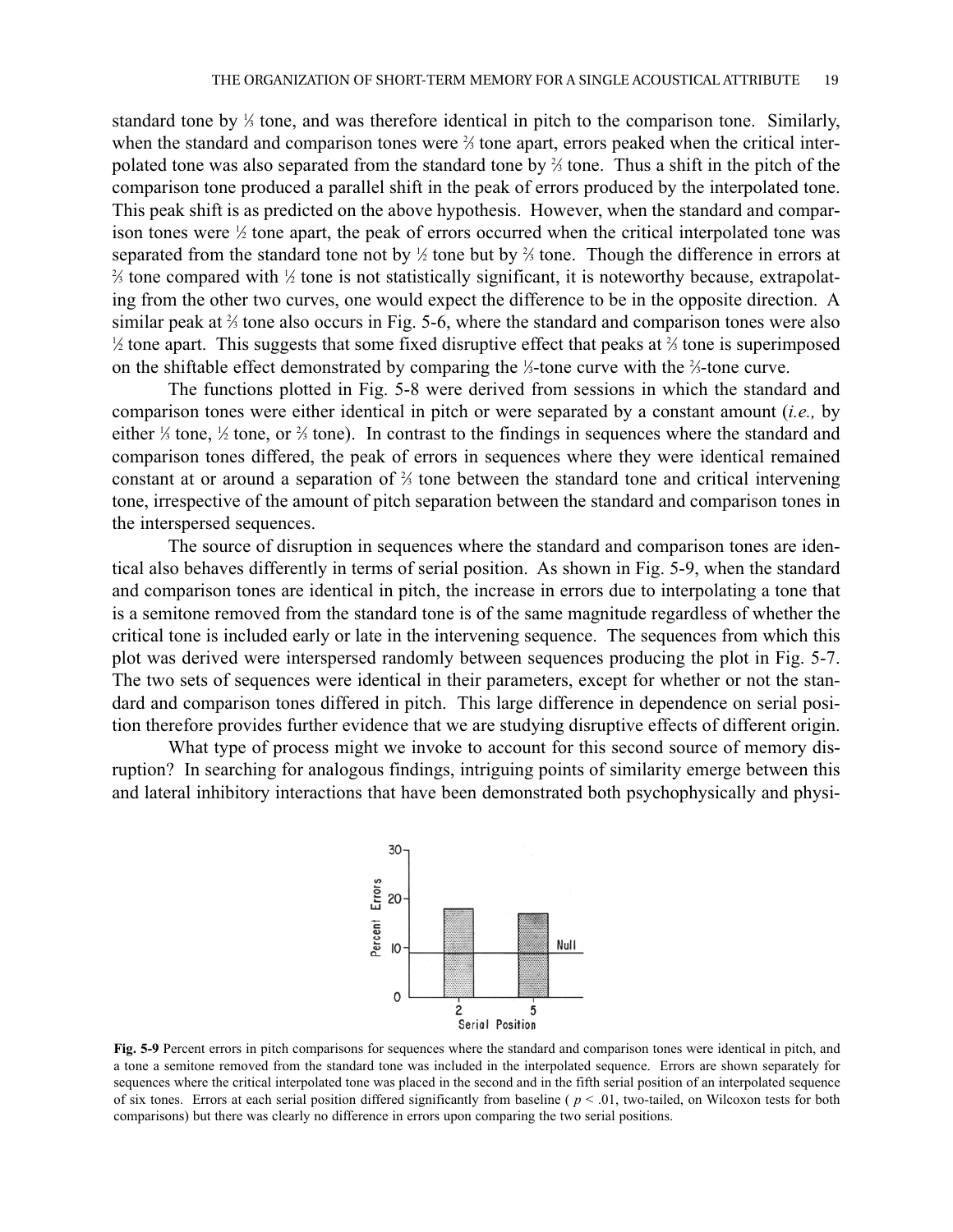ologically in various sensory systems (Ratliff, 1965; Hartline, Ratliff, & Miller, 1961; Alpern & David, 1959; Von Békésy, 1960a, 1960b; Carterette, Friedman, & Lovell, 1969, 1970; Zwislocki, 1970; Houtgast, 1972; Sachs & Kiang, 1968; Kiang, 1968; Klinke, Boerger, & Gruber, 1969, 1970). First, the present effect cumulates when instead of one disruptive tone, two are presented, each placed on either side of the standard tone along the pitch continuum (Table 5-3; Deutsch, 1973a). Such cumulation of disruption from stimuli placed on either side of the test stimulus is typical of lateral inhibition (Ratliff, 1965). Second, the relative frequency range over which this disruptive effect occurs corresponds well with the relative frequency range over which centrally acting lateral inhibition has been found in physiological studies (Klinke et al., 1969, 1970).

At this point we might wonder whether there are reasonable grounds for expecting a memory system to be subject to lateral inhibitory interactions. Two main functions have been proposed for lateral inhibition in sensory and perceptual systems. The first is sharpening the projected image (Ratliff, 1965; Cornsweet, 1970; Von Békésy, 1928, 1960a; Huggins & Licklider, 1951; Carterette et al., 1969, 1970). Upon consideration it can be seen that this function of sharpening should play an equally important role in a sensory memory store. We have everything to gain by mechanisms that help preserve the fineness of a memory image. The second proposed function involves the processing of higher-order information. Several such processes have been suggested to result from inhibitory as well as excitatory interactions. In vision, for instance, the responses of directionally sensitive ganglion cells in the rabbit retina are very probably influenced by lateral inhibition (Barlow & Levick, 1965). In audition, neurons in the central nervous system have been found that respond to a tone only if its frequency is changing. Often the change of frequency must be in a certain direction for a response to occur (Whitfield & Evans, 1965; Suga, 1964). It has been suggested that such behavior also results from an interplay of excitatory and inhibitory effects. If such functions are indeed performed in the case of stimuli that are presented simultaneously or near-simultaneously, they should assume at least as much importance in the case of stimuli presented successively. The system that processes higher-order tonal relationships is clearly very complex and, given what is known of neural function, extremely likely to involve inhibitory as well as excitatory interactions.

As an explanation of the present disruptive effect on pitch memory, the lateral inhibition hypothesis so far rests on three pieces of evidence: the general shape of the function, the cumulation of inhibition produced by stimuli on either side of the test stimulus along the pitch continuum, and the range within which the effect operates. A further experiment provides persuasive evidence for this hypothesis. It has been found in peripheral receptors that when a unit that is inhibiting a neighboring unit is itself inhibited by a third unit, this releases the originally inhibited unit from inhibition (Hartline & Ratliff, 1954, 1957). This phenomenon is known as disinhibition and is a property of recurrent but not nonrecurrent inhibitory networks. Thus, although it is not a necessary consequence of lateral inhibitory interactions, its demonstration should provide persuasive evidence that such a network indeed underlies the present phenomena. In our present situation, one would expect that if there were placed in the intervening sequence two critical tones, one always two-third tone removed from the standard tone, and the other further removed along the pitch continuum, then errors should be a function of the pitch relationship between the two critical intervening tones. Errors should be greatest when these two tones are the same in pitch, decline as the second critical tone moves away from the first, dip maximally at a two-third tone separation, and then return to baseline. In other words, the curve produced should be roughly inverse of the curve plotting the original disruptive effect. In an experiment to test this hypothesis, there was always placed in the second serial position of a sequence of 6 intervening tones a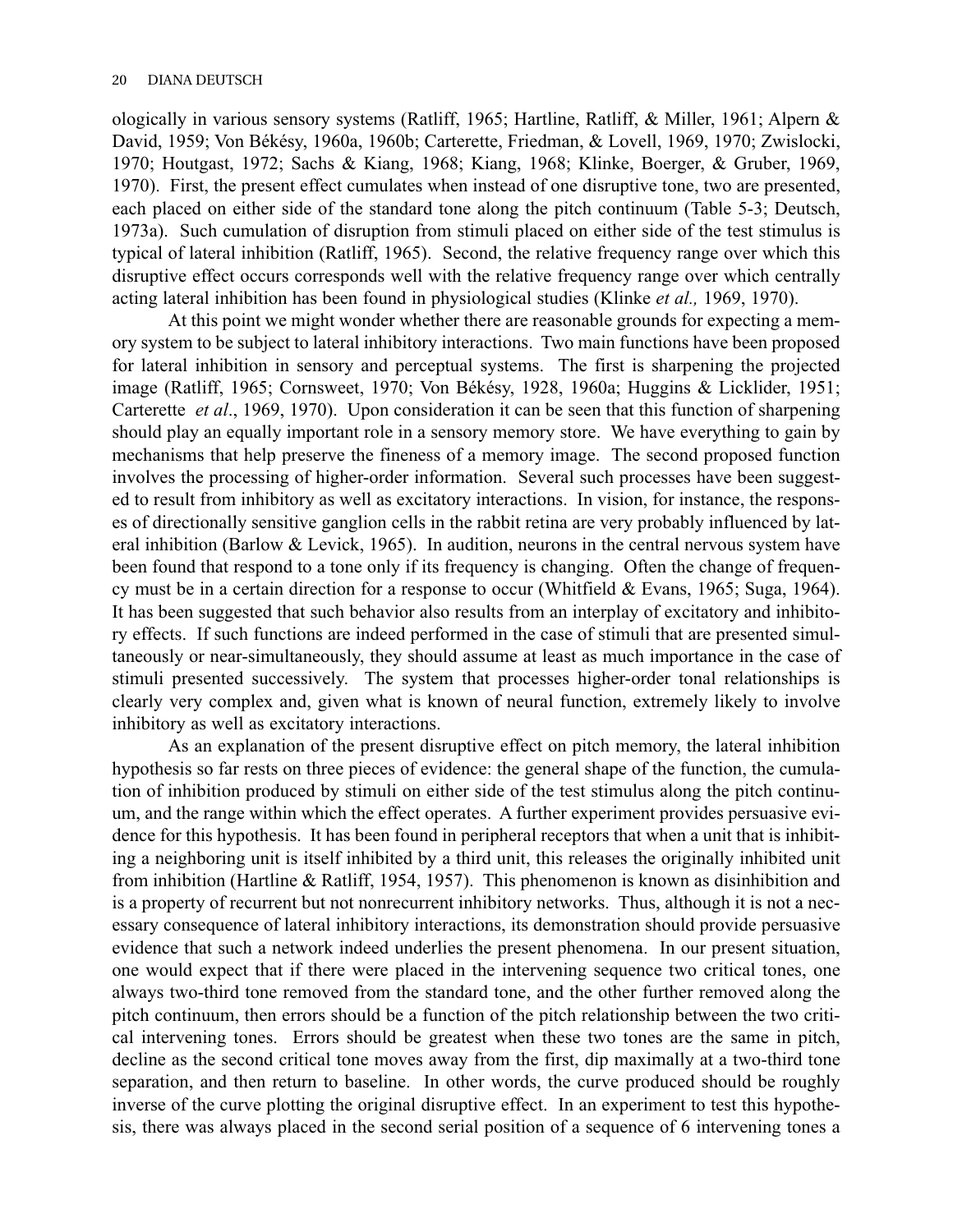

Fig. 5-10 Percent errors in pitch recognition obtained experimentally and predicted theoretically. The dotted line  $(\cdots)$  plots percent errors in the baseline experiment, which varies the pitch relationship between the standard tone and a critical interpolated tone. (The horizontal dotted line at right shows percent errors where no tones were interpolated within the critical range under study.) The solid line  $(-)$  displays percent errors in the experiment where a tone that is  $\frac{2}{3}$  tone removed from the standard tone is always interpolated. Errors are plotted as a function of the pitch relationship between this tone and a second critical interpolated tone that is further removed along the pitch continuum. The dashed line ( - - - - ) displays percent errors for the same experimental conditions predicted theoretically from the lateral inhibition model. (The horizontal solid and dashed lines at right show percent errors obtained experimentally and assumed theoretically where no further critical tone is interpolated.) When the second critical interpolated tone was identical in pitch to the first, errors were significantly enhanced compared with the baseline condition where no further critical tone was interpolated ( $p < .005$ , one-tailed, on a Wilcoxon test). When the second critical tone was  $\frac{2}{3}$ tone removed from the first, errors were significantly reduced compared with the baseline ( $p < 0.01$ , one-tailed, on a Wilcoxon test). Data from Deutsch, D., and Feroe, J. Perception and Psychophysics, in press.

tone that was two-third tone removed from the standard tone. Errors were then plotted as a function of the pitch of a further tone, placed in the fourth serial position, whose relationship to the tone in the second serial position varied systematically from identity to a whole tone separation (Deutsch & Feroe, in press).

It can be seen from Fig. 5-10 that the predicted disinhibition function was indeed obtained. The parameters of the baseline inhibitory effect were then plotted for subjects selected on the same criterion as for the disinhibition study. This function was then used to obtain a precise quantitative prediction of the disinhibition effect. These baseline and theoretically predicted disinhibition functions are also plotted on Fig. 5-10. It can be seen that there is a close correspondence between the disinhibition plots obtained experimentally and derived theoretically. This argues persuasively that the elements of the system underlying the short-term retention of tonal pitch are arranged as a lateral inhibitory network, analogous to those in systems handling incoming sensory information.

### VI. MEMORY CONSOLIDATION

When a tone that is identical in pitch to the standard tone is included in an intervening sequence, its effect on memory is facilitatory rather than disruptive. A small facilitatory effect is apparent in Figs. 5-5 and 5-6, taken from a study in which the subjects had been selected for displaying a very low baseline error rate, so as to permit accurate plotting of the disruptive effects.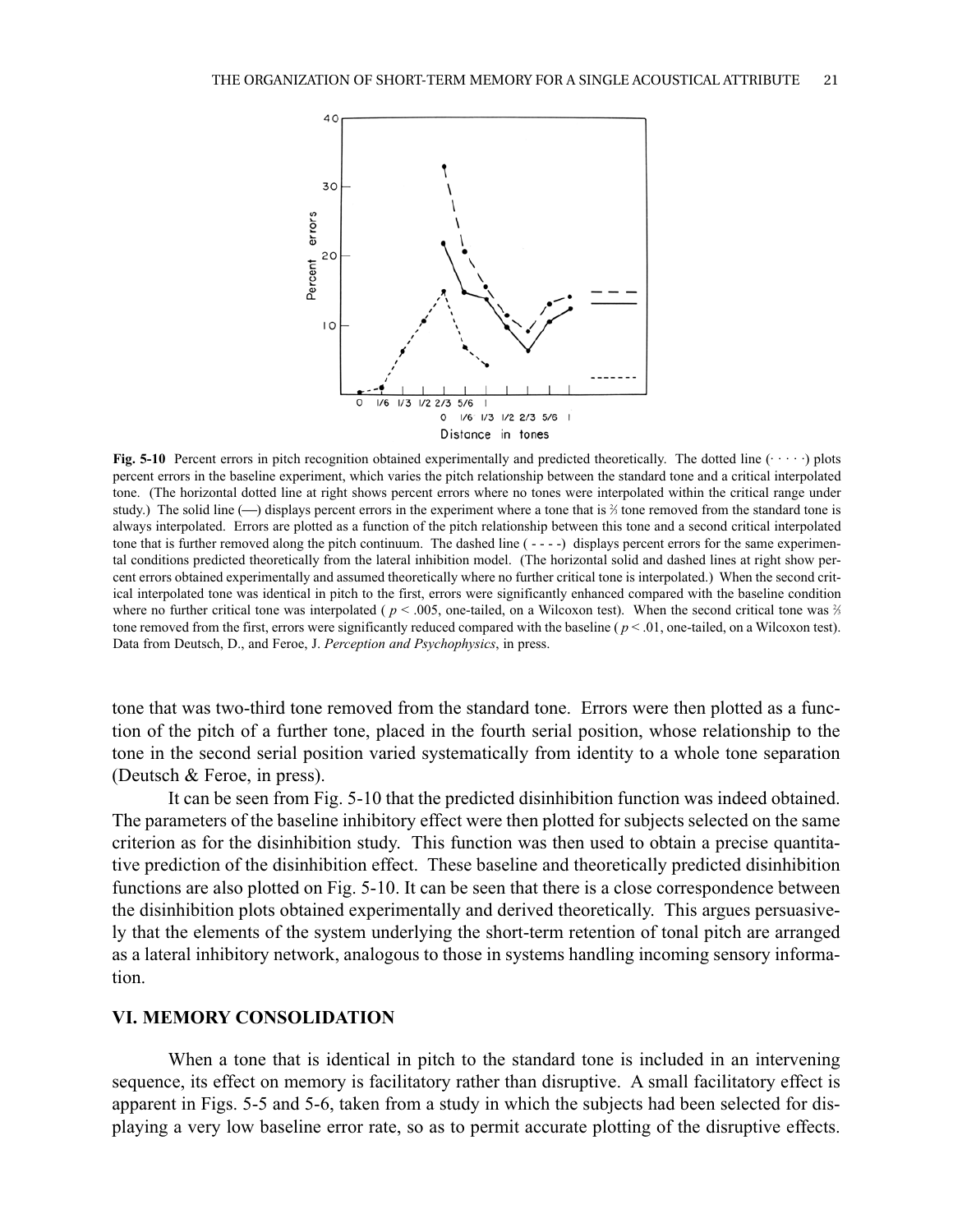With higher baseline errors, a substantial and highly significant reduction in errors is produced by the repeated tone, both in sequences where the standard and comparison tones are identical in pitch, and also where they differ (Deutsch, 1970c, 1972b).

This facilitatory effect is highly sensitive to serial position. In one experiment, a sequence of 6 tones was interpolated between the standard and comparison tones. A tone of the same pitch as the standard tone was included either in the second serial position of the intervening sequence, or in the fifth, or not all. Fig. 5-11 shows the serial position effect for sequences in which the standard and comparison tones are identical in pitch, and Fig. 5-12 shows the effect when they differ. It can be seen from both plots that errors are reduced substantially more when the standard tone is repeated early rather than late in the intervening sequence. Indeed, for each plot the reduction in errors is statistically significant only for sequences in which the repeated tone occurs in the early serial position (Deutsch, in press).

This serial position effect is similar to the effect shown in Fig. 5-9, which plots the errors produced by including a tone that is identical in pitch to the comparison tone, when the standard and comparison tones differ in pitch. One may hypothesize that these two effects are based on the same process—the spread along a temporal continuum of the distributions representing the component tones, with their resultant overlap and summation. This line of argument is developed in detail elsewhere (Deutsch, 1972b). If this hypothesis is correct, the repeated tone produces consolidation of memory for the standard tone by trace enhancement. Such an effect would also be expected to occur proactively. Alternatively, the decrease in errors here produced by the repeated tone might be due to the subject's adopting a particular strategy. When the standard tone is repeated, the subject recognizes it, and as a result holds the new trace rather than the old one in memory; that is, the repeated tone becomes the new standard tone. In this way, both the number of intervening items and the retention interval are effectively reduced, and so errors are decreased. To control for this possibility, a further experiment was performed. The interpolation of a sequence of 4 randomly chosen tones (Condition 1) was compared with the interpolation of 6, in which a tone of the same pitch as the standard tone was included in the second serial position (Condition 2) and with the interpolation of 6 randomly chosen tones (Condition 3). Thus in the



Fig. 5-11 Percent errors in pitch comparisons where the standard and comparison tones were identical in pitch, and a further tone of identical pitch was included in the intervening sequence. Errors are shown separately for sequences where the critical interpolated tone was placed in the second and in the fifth serial position of an interpolated sequence of 6 tones. Errors at the second serial position differed significantly from baseline ( $p < .01$ , two-tailed, on a Wilcoxen test) but errors at the fifth serial position did not. A significant difference was manifest between errors at the second and the fifth serial positions ( $p < 0.01$ , two tailed, on a Wilcoxon test). Data from Deutsch, D., Memory and cognition, in press.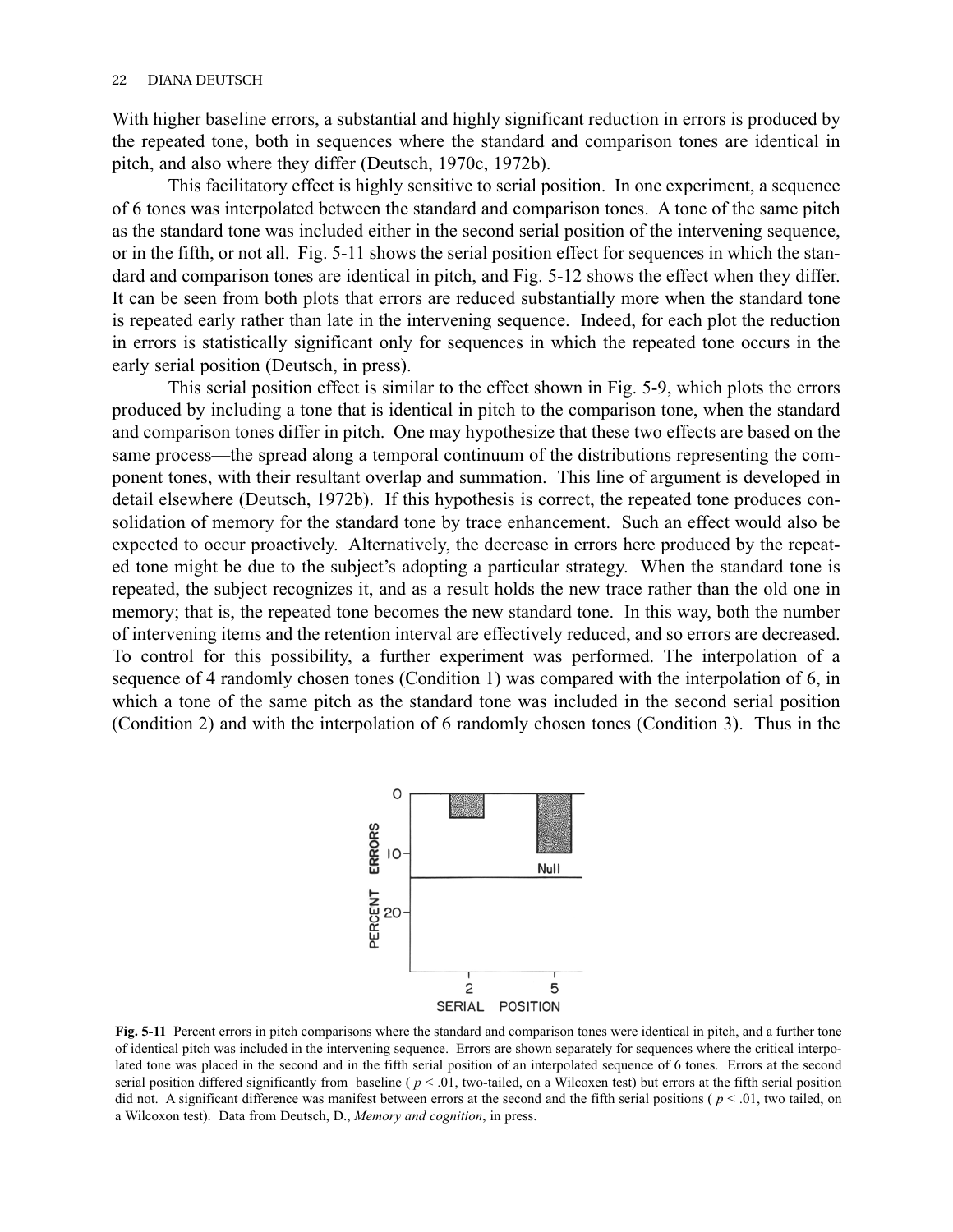

Fig. 5-12 Percent errors in pitch comparisons where the standard and comparison tones differed in pitch, and a tone of identical pitch to the standard tone was included in the interpolated sequence. The same pattern of significances occurred here as in Fig. 5- 11. Data from Deutsch, D., Memory and Cognition, in press.

first two conditions, an identical retention interval and an identical number of interpolated tones separated the standard from the comparison tone (Fig. 5-13). If the facilitatory effect of repeating the standard tone were due to the subject adopting the repeated tone as the new standard, no difference in performance between Conditions 1 and 2 should be expected. However, if the repeated tone produced true consolidation, errors should be fewer in Condition 2 although here the number of interpolated tones in the total sequence was in fact larger. It can be seen from Fig. 5-13 that the hypothesis of true consolidation is borne out. Errors in Condition 2 are fewer than in either Condition 1 or Condition 3.

According to the three-stage model of memory, consolidation processes occur only when the information is coded or labeled. Indeed, consolidation is assumed to take place only when the information is in a form suitable for long-term storage. Turvey (1967) describes an experiment that he interprets as evidence for this view. Using the partial report procedure, he presented digit slides tachistoscopically for 50 msec. When one slide was repeated 54 times with other slides interpolated between repetitions, no cumulative effect of repetition was found. This result contrasts with the present finding of consolidation in sensory memory. However, the interpolated nonrepeated slides could well have interfered with the sensory trace, as might be expected from the findings of Steffy and Ericksen (1965). Such interference could have prevented memory cumulation due to repetition in this situation. But whatever the interpretation of Turvey's negative results, the present findings represent an example of consolidation in sensory memory.



Fig. 5-13 Percent errors in pitch comparisons as a function of number of interpolated tones and repetition of the standard tone pitch. The symbol "S" stands for the pitch of the standard tone. Errors in Condition 3 were significantly greater than in Condition 1, yet errors in Condition 2 were significantly fewer than in either Conditions 1 or 3 ( $p < .01$ , two-tailed, on Wilcoxon tests for all comparisons). Data from Deutsch, D., Memory and cognition, in press.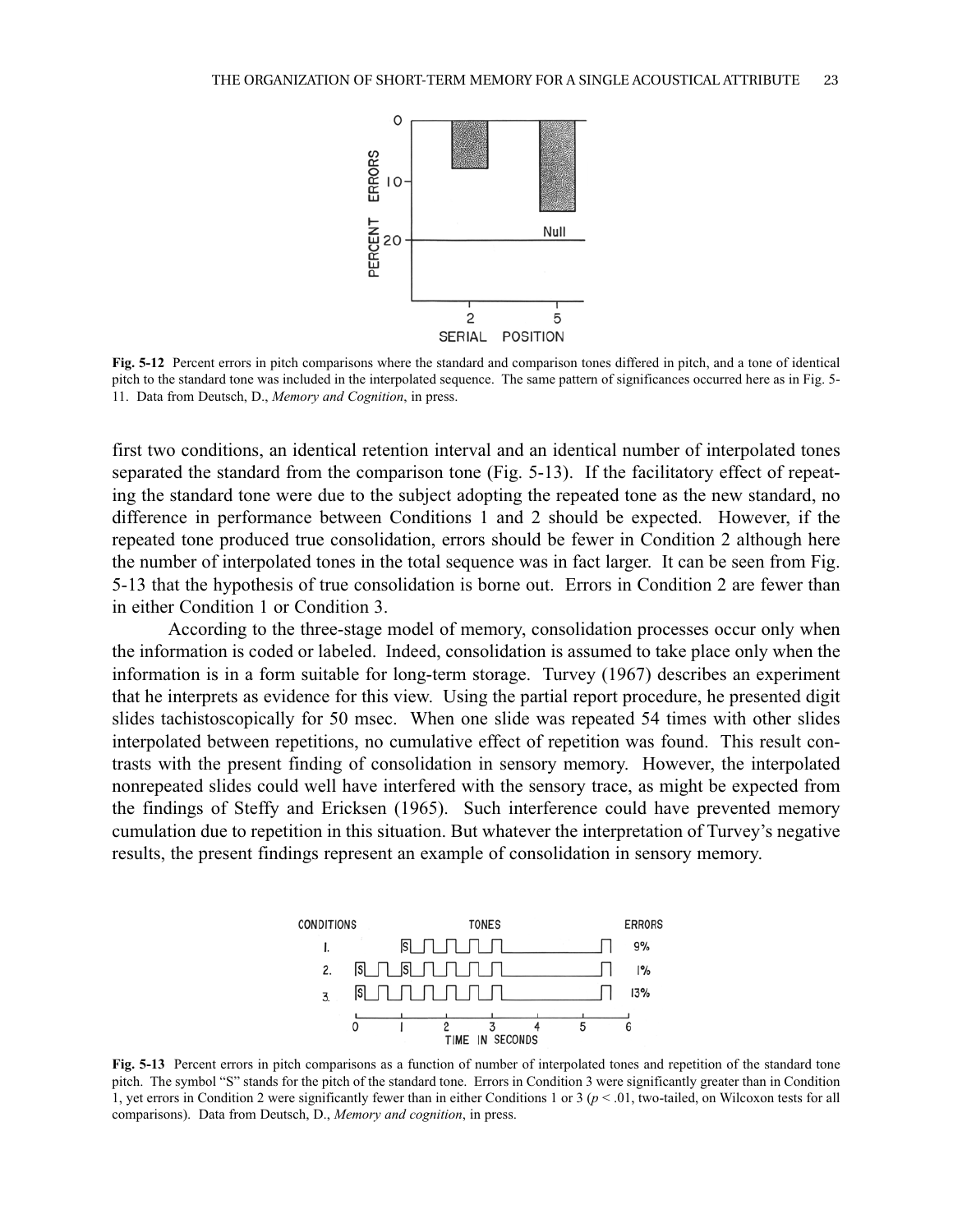### VII. TONE HEIGHT AND TONE CHROMA

There is abundant evidence that we code information concerning tonal pitch not only along a monotonic dimension of "tone height" but also in terms of its position within an abstracted octave. Tones that are separated by octaves, i.e., whose waveform frequencies stand in the ratio of a power of 2:1, have long been known to have an essential similarity. Indeed, the musical scale is based on this similarity, since tones separated exactly by octaves are given the same name (C, C#, D, etc.) People with absolute pitch may often name a note correctly but place it in the wrong octave (Baird, 1917; Bachem, 1954). Octave generalization in response to tonal stimuli has been demonstrated not only in man (Humphreys, 1939) but even in the rat (Blackwell & Schlosberg, 1943). A complex tone made up of components separated by octaves sounds like a single organlike tone rather than like a chord (Shepard, 1964). Inverted chords (i.e., chords in which the component tones have the same name but are placed in different octaves) are treated in traditional music as harmonically equivalent to their root forms (Rimsky-Korsokov, 1930); they do indeed sound strikingly similar. (To be strictly accurate, the subjective octave is slightly larger than the physical octave, and also varies slightly as a function of frequency (Ward, 1954). This does not, however, affect the general argument).

Given such considerations, various investigators have maintained that tonal pitch should not be treated as a unidimensional stimulus, but should rather be analyzed along two dimensions: i.e., tone height, which represents overall pitch level, and tone chroma, which defines the pitch of a tone within the octave (Meyer, 1904, 1914; Révész, 1913; Ruckmick, 1929; Bachem, 1948; Shepard, 1964). Various bases have been suggested for this bidimensional representation. For instance, it has been proposed that tonal pitch be represented as a helix, with tones separated by an octave lying in closest proximity within each turn of the helix (Drobisch, 1846). A similar suggestion involving a bell-shaped spiral instead of a helix has been made (Ruckmick, 1929).

The problem, however, with hypothesizing a single three-dimensional array to accommodate both "tone height" and "tone chroma" is that this would predict octave generalization in all musical situations. Yet the evidence from music indicates that although simultaneously presented tonal combinations are invertible, successive tonal combinations are not. This question can also be tested experimentally. If successive intervals involving notes of the same name but placed in different octaves were treated by us as equivalent, then we should be able to use octave generalization to recognize tunes. But if inverted successive intervals were treated as independent entities, we should be unable to do this. Reasoning along these lines, I performed the following experiment. I played the first half of the tune *Yankee Doodle* to groups of people in any one of three octaves, and it was universally recognized. Yet when I played the same sequence in identical fashion, except that each note was chosen randomly from one of the same three octaves, the percentage correct recognition was not significantly different from that obtained when the sequence was played as a series of clicks with the pitch information omitted but the rhythmic information retained (Deutsch 1972a). It must be concluded that tune recognition takes place along a channel that is independent of that which gives rise to octave generalization.

Elsewhere I have proposed a scheme for the abstraction of tonal relationships that accommodates both "tone-chroma" phenomena and also the finding that octave generalization does not occur in tune recognition (Deutsch, 1969). According to this scheme, abstraction of tonal information takes place along two independent channels, each of which consists of two stages of information transformation (Fig. 5-14). The first channel is concerned with tonal transposition, and is described in detail later. The second channel underlies "tone-chroma" phenomena. In the first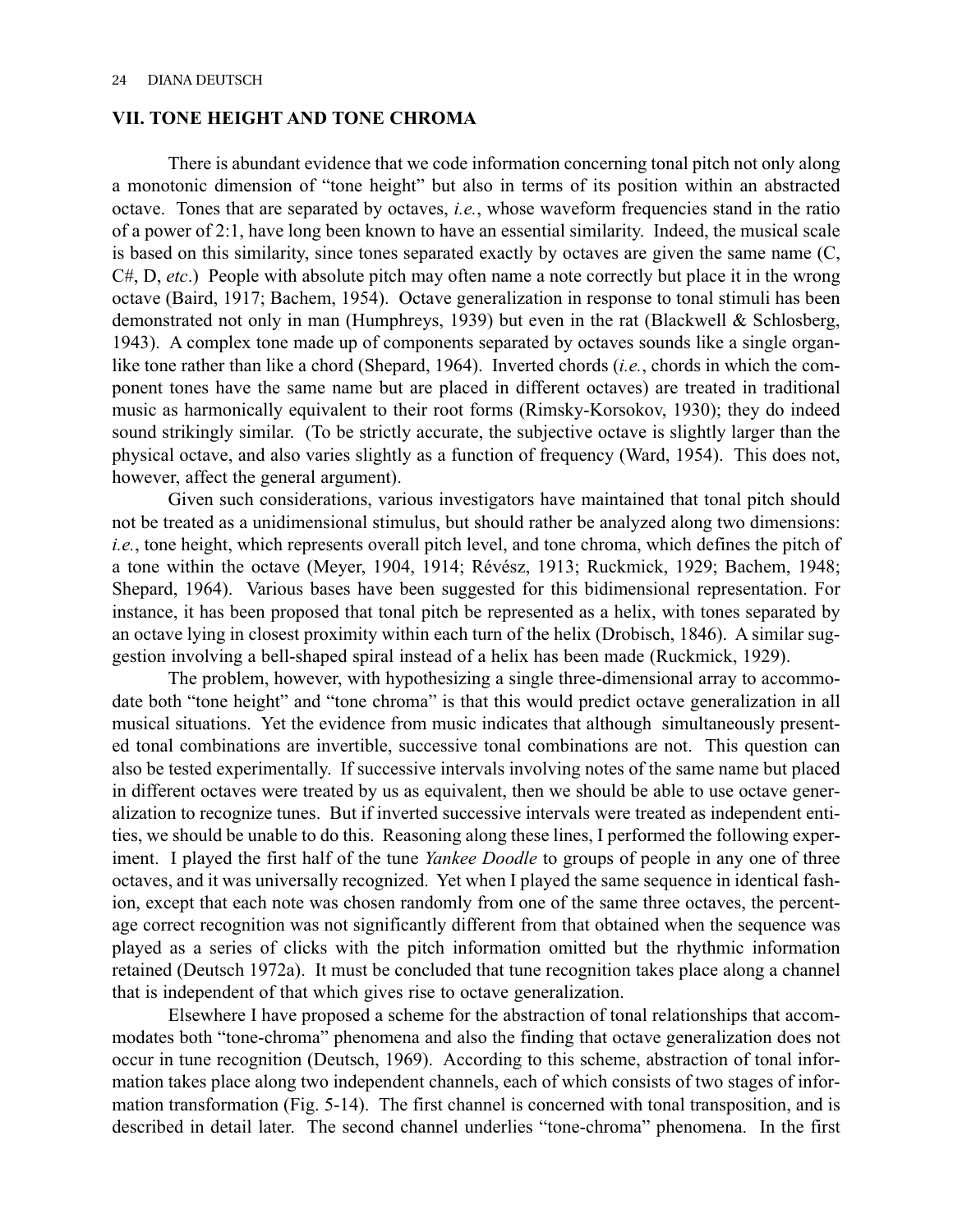

Fig. 5-14 Flow diagram for abstraction of pitch relationships. On this scheme, the information is simultaneously transformed along two parallel channels, one forming the basis for transposition phenomena, and the other for "tone-chroma" phenomena. It is assumed that the information at each stage of both channels is stored in a unique fashion. (Adapted from Deutsch, D., Psychological Review, 1969, 76, 300-307. Copyright 1969 by the American Psychological Association. Reprinted by permission.)

stage of transformation along the "tone-chroma" channel, there is convergence of frequency-specific units onto second-order units in such a way that units responding to tones separated exactly by octaves are joined together (Fig. 5-15). This second-order array thus provides a basis for the "tone-chroma" dimension. In the second stage of transformation along this channel, second-order units are joined to third-order units, which respond only to simultaneous input. This third-order array thus provides for chord inversion. It is further assumed that each of these memory arrays has its own retention characteristics, in terms of susceptibility to specific interference effects, rate of decay, consolidation patterns, etc. From an everyday knowledge of music it would appear that the higher-order the array, the more enduring its memory characteristics.

One may ask whether disruptive effects on immediate memory for tonal pitch take place along the dimension of "tone height," "tone chroma," or both. This question can be investigated by studying the possible generalization patterns across octaves for these interference effects. Such octave generalization would be evidence for the involvement of a "tone-chroma" dimension.

In one experiment, I found that large disruptive effects in pitch recognition were produced by interpolating tones taken from the octave above or below the octave from which the standard and comparison tones were taken (Deutsch, 1973c). In a further experiment, I studied the effect of interpolating tones in the intervening sequence that bore the same relationship to the standard and comparison tones as had been found earlier to produce disruption, but that were further



Fig. 5-15 Confluence of information along the two stages of the "tone chroma" channel. Units corresponding to the traditional musical scale are here used for purposes of clarity, but these simply represent arbitrary points on a continuum of log frequency. (Adapted from Deutsch, D., Psychological Review, 1969, 76, 300-307. Copyright 1969 by the American Psychological Association. Reprinted by permission.)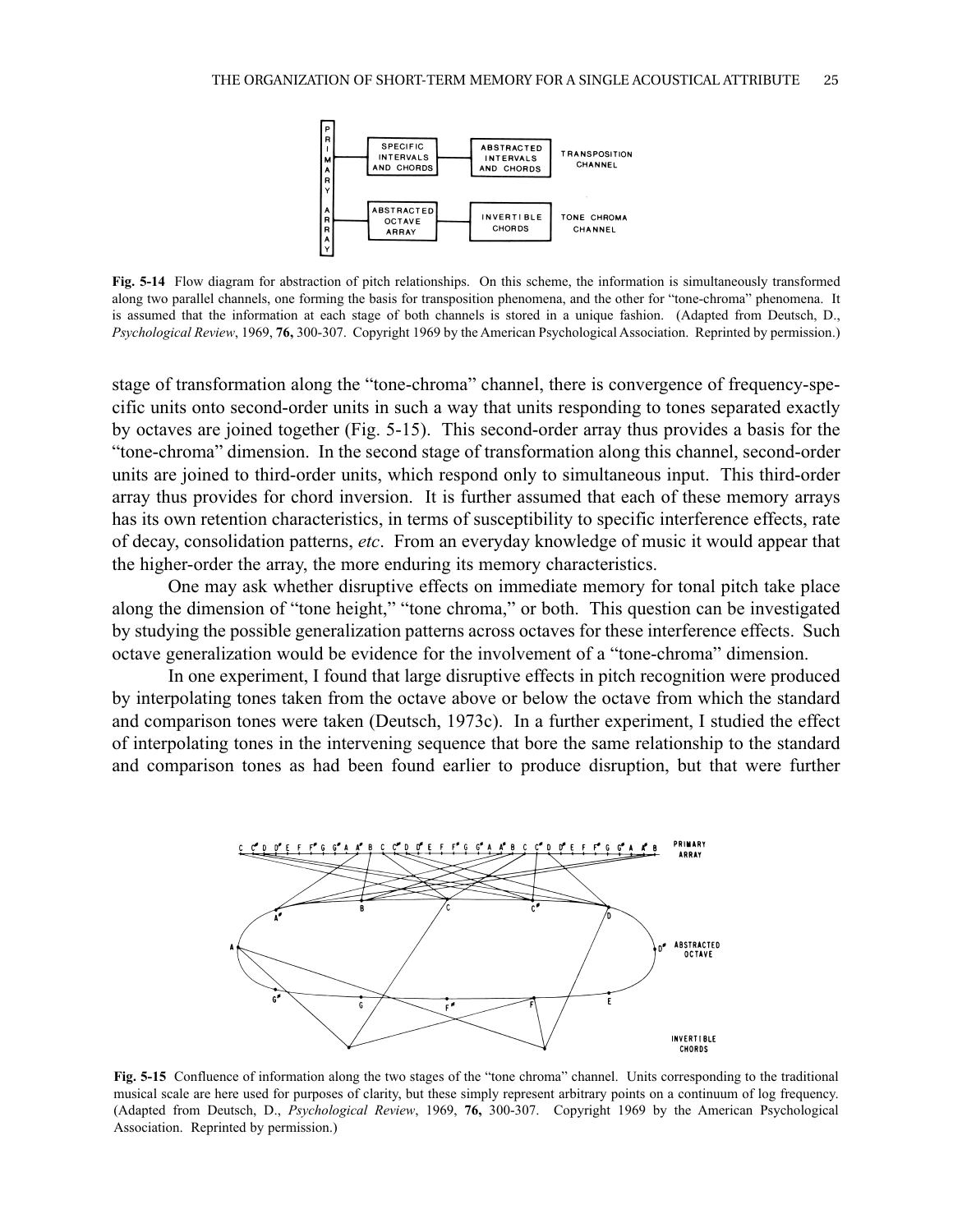removed by an octave (Deutsch, 1973b). Two sources of interference were used. The first was that produced by the interpolation of two tones, one a semitone higher than the standard tone, and the other a semitone lower, when the standard and comparison tones were identical in pitch (Deutsch, 1973a). The second was that produced by the interpolation of a tone of the same pitch as the comparison tone, when the standard and comparison tones differed in pitch (Deutsch, 1970b, 1972b, 1973a).

It was found that both sources of interference exhibit octave generalization. It can be seen from Table 5-5 that the generalization from the higher octave is extremely strong, and that from the lower octave, though statistically significant, is weaker. The finding of substantial and significant octave generalization demonstrates the involvement of a "tone-chroma" dimension in these effects. However, the finding that such generalization is not absolute demonstrates that these effects also take place along a "tone-height" dimension. In terms of the scheme described above (Deutsch, 1969), it would appear that these interactions take place along both the primary array and the abstracted octave array (Fig. 5-15). At all events, one must conclude that the memory store within which such interactions take place is bidimensional in nature.

# VIII. INTERACTIONS WITH THE SYSTEM RETAINING PITCH RELATIONSHIPS

It is clear from an analysis of music recognition that memory for tonal relationships must exist independently of memory for the component tonal pitches. Pairs of tones appear to stand in the same relationship to each other when their waveform frequencies are related by roughly the same ratio. The question of whether this equivalence is based on pure ratios or some approximation of these ratios is a matter of current debate, but does not affect the general principle of trans-

| <b>Conditions</b>                                                                                       | Percentage<br><b>Errors</b> |
|---------------------------------------------------------------------------------------------------------|-----------------------------|
| S and C Tones Different                                                                                 |                             |
| 1. No tone at pitch of C tone, or displaced by an octave from C tone, included in intervening sequence. | 4.6                         |
| 2. Tone at pitch of C tone included in intervening sequence.                                            | 26.7                        |
| 3. Critical included tone as in Condition 2, but displaced an octave higher.                            | 20.2                        |
| 4. Critical included tone as in Condition 2, but displaced an octave lower.                             | 12.1                        |
| S and C Tones Same.                                                                                     |                             |
| 5. No tone a semitone removed from S (and C) tone, or displaced from such a tone by an octave,          |                             |
| included in intervening sequence.                                                                       | 5.6                         |
| 6. Two tones, one a semitone higher and the other a semitone lower, included in intervening sequence.   | 24.4                        |
| 7. Critical included tone as in Condition 6, but displaced an octave higher.                            | 21.0                        |
| 8. Critical included tone as in Condition 6, but displaced an octave lower.                             | 11.3                        |

| <b>TABLE 5-5*</b> |  |
|-------------------|--|
|-------------------|--|

<sup>\*</sup>Percent errors in pitch comparisons as a function of the presence in the intervening sequence of tones displaced by an octave from those known to produce disruption. Errors in sequences where the disruptive tones were displaced by an octave were significantly greater than baseline errors for all conditions ( $p < 0.01$ , two-tailed, on Wilcoxon tests in all cases). A weaker pattern of generalization from the lower compared with the higher octave was also manifest: significant differences occurred between Conditions 3 and 4 ( $p < .02$ , two-tailed, on a Wilcoxon test) and Conditions 7 and 8 ( $p < .01$ , two-tailed, on a Wilcoxon test). From Deutsch, D., 1973, by permission of Perception & Psychophysics, 13, 271-275. Copyright 1973 by The Psychonomic Society, Inc.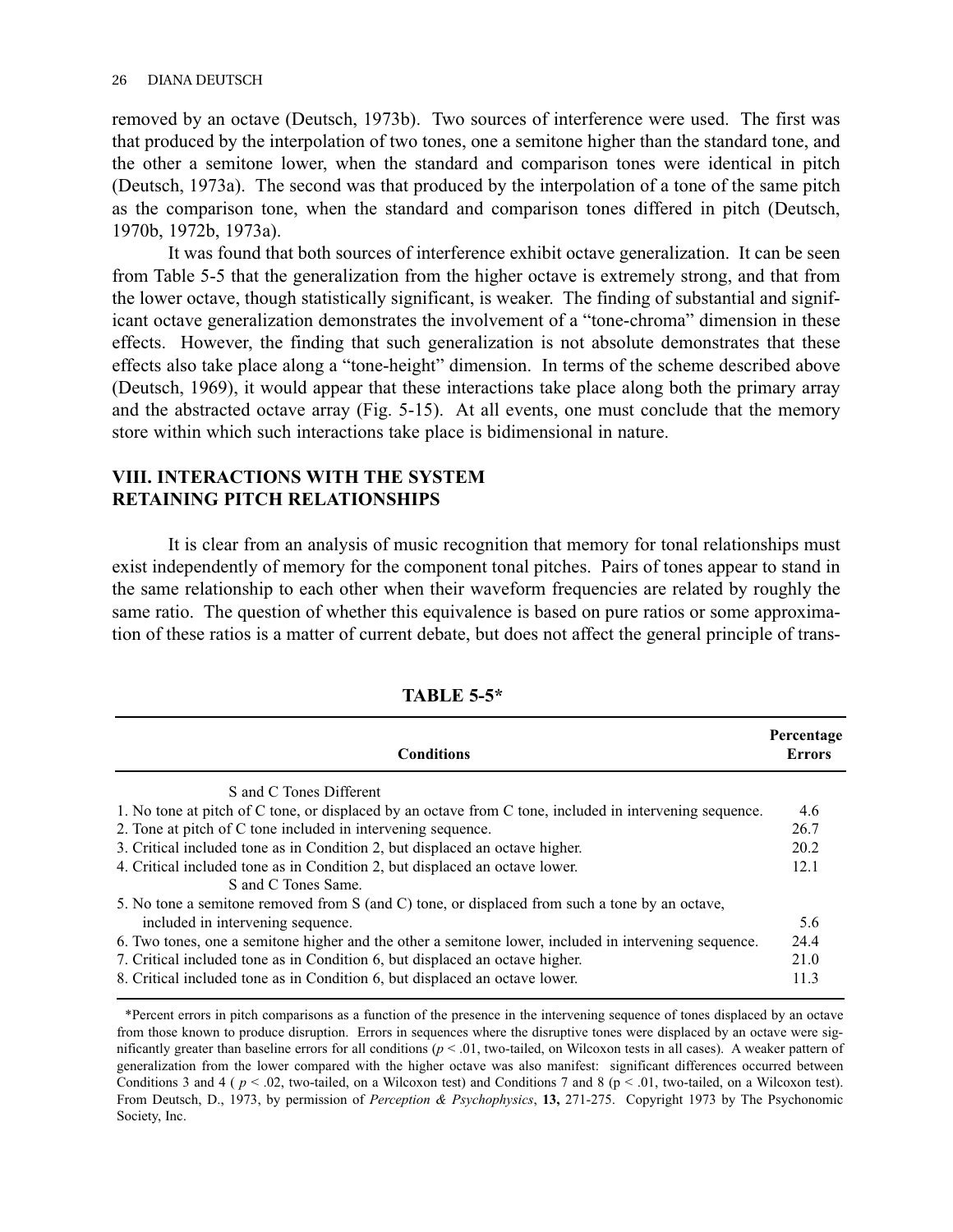position. Plomp, Wagenaar, & Mimpen (1973) have shown, however, that we do not rate intervals for similarity on the basis of their relative ranks on a scale of ratio simplicity. At all events, when tonal combinations are transposed from one key to another, the component tonal pitches are altered, but the relationships between them remain the same. It is these relationships that are stored in memory and provide the basis for transposition. Under such circumstances, provided sufficient time or interfering activity occurs between the initial presentation of the combination and its later presentation in transposed form, the combination will be recognized as the same and the fact of its transposition may go unnoticed. This finding leads to the conclusion that memory for abstracted tonal relationships is more enduring than memory for the pitches of the component tones. Attneave and Olson (1971) have demonstrated that even musically untrained subjects will transpose successive tonal relationships in a log frequency medium, especially when they can use enduring long-term traces for the abstracted tonal information.

According to the above scheme for abstraction of pitch information, transposition takes place in two stages along one of two parallel channels (Fig. 5-16). In the first stage, frequencyspecific units converge onto second-order units in groups of two or three. These second-order units therefore respond to intervals and chords only when they are formed by tones of specific pitch. Second-order units responding to two-tone combinations fall into three categories: those responding to simultaneous tonal combinations, those responding to ascending intervals, and those responding to descending intervals. In the second stage of transformation along the transposition channel, second-order units are joined to third-order units in such a way that there is convergence of units responding to a given tonal relationship. The third-order units therefore respond to the abstracted relationships independently of the component pitches involved. This third-order array thus provides the basis for transposition.

As with the parallel "tone-chroma" channel, it is assumed that each of the proposed memory arrays along the transposition channel exhibits a unique set of retention characteristics. Again, it is expected that the higher-order the array, the more enduring its retention characteristics. For example, we remember and learn melodies much better than we remember or learn what key they are played in. It follows that the abstracted information concerning the successive tonal relationships is learned and retained much better than the information concerning the absolute pitches of the component tones. In terms of the present scheme, the third-order array along the transposition channel retains information much longer, and has the power to consolidate information much more efficiently than does the primary array. Similar considerations apply to transposed chords.

In further studies the retention of abstracted tonal relationships in immediate memory was explored (Deutsch & Roll, in press). The paradigm used was very similar to that used in previous experiments, except that the standard and comparison tones always occurred simultaneously with other tones of lower pitch. The two tones of each combination were fed separately to each



Fig. 5-16 Confluence of information along the two stages of the transposition channel. As in Fig. 5-15, units corresponding to the traditional musical scale are here chosen solely for the purposes of clarity. (Adapted from Deutsch, D., Psychological Review, 1969, 76, 300-307. Copyright 1969 by the American Psychological Association. Reprinted by permission.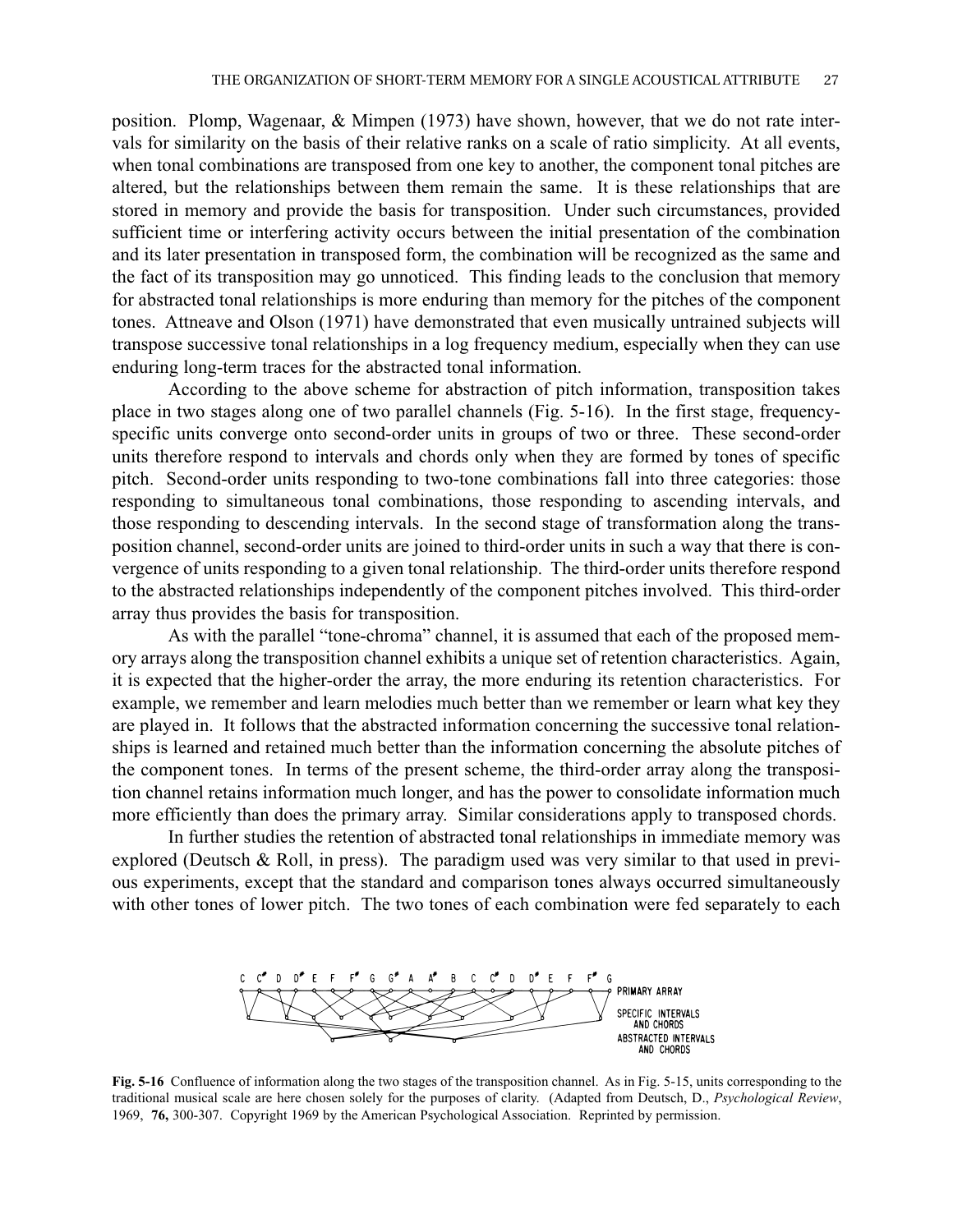ear, so as to avoid the introduction of artifacts into the physical stimulus. On each trial the standard and comparison tonal combinations were separated by a sequence of 6 intervening tones. The subject was instructed to listen to the upper tone of the first combination and ignore the lower tone, to ignore the 6 intervening tones, and then to judge whether the upper tone of the second combination was the same or different in pitch from the upper tone of the first combination. The standard tone was always separated by 7 semitones  $(i.e., a musical fifth)$  from its accompanying partner. However, the relationship between the comparison tone and its partner varied.

In the first experiment, two conditions were compared in which the standard and comparison tones were the same in pitch. In the first condition, the tone accompanying the comparison tone was the same in pitch as the tone accompanying the standard tone. In the second condition the lower tone shifted either upward or downward in pitch by a semitone. As shown in Table 5- 6, errors were substantially more numerous in the second condition than in the first. This is consistent with an interpretation in terms of misjudgement of the comparison tone based on its altered relationship to its accompanying tone. However, the subjects might have been mistakenly judging the wrong tone. So in a further study the subjects were required to judge not only whether the standard and comparison tones differed in pitch, but also the direction in which they differed. No correlation was found between the direction of incorrect "different" judgments and the actual direction in which the lower tones of the combinations varied.

Two conditions were compared in which the standard and comparison tones differed in pitch. In the first condition, the tone accompanying the comparison tone was the same in pitch as the tone accompanying the standard tone. In the second condition it shifted in parallel with the pitch difference between the standard and comparison tones. That is, when the comparison tone was a semitone higher than the standard, the accompanying tone was also a semitone higher. When the comparison tone was a semitone lower, the accompanying tone was also a semitone lower. In this way the interval formed by the simultaneous combination was preserved. As shown in Table 5-6, errors were substantially greater in the second condition than in the first. In this case, the increased errors could not have been due to the subjects' mistakenly judging the wrong tone,

| <b>Conditions</b>                                                                    | Percentage<br><b>Errors</b> |  |
|--------------------------------------------------------------------------------------|-----------------------------|--|
| S and C Tones Same                                                                   |                             |  |
| 1. Simultaneous tone same.                                                           | 10                          |  |
| 2. Simultaneous tone different.                                                      | 29                          |  |
| S and C Tones Different                                                              |                             |  |
| 1. Simultaneous tone same.                                                           | 21                          |  |
| 2. Simultaneous tone moves in parallel with an upward shift of the comparison tone.  | 16                          |  |
| 3. Simultaneous tone moves in parallel with a downward shift of the comparison tone. | 26                          |  |

TABLE 5-6\*

\*Percent errors in pitch comparisons as a function of the relationships between the standard and comparison tones and their accompanying partners. When the standard and comparison tones were the same in pitch, errors increased when the accompanying tone shifted in pitch. When the comparison tone differed in pitch from the standard tone, errors increased when the accompanying tone moved in the same direction, thus preserving the relationship within the combination ( $p < 01$  in both cases).

All standard tone combinations form a musical fifth. All shifts are of one semitone. Data from Deutsch, D., and Roll, P. L., Journal of Experimental Psychology, in press.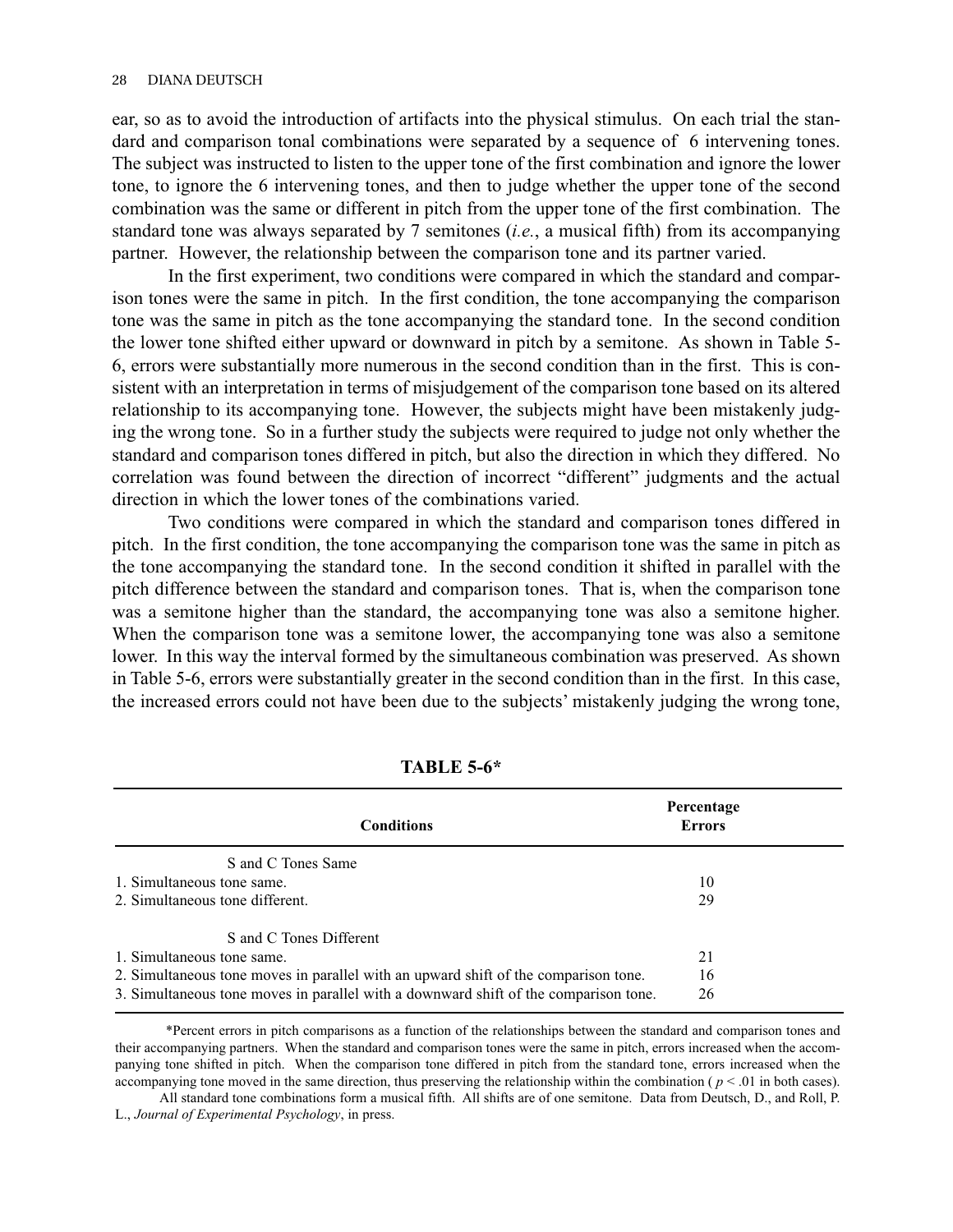since both tones of the combination moved in the same direction. This provides strong evidence that misrecognition was based on the storage of abstracted relational information.

It might alternatively be argued that when the lower tones of the test tone combinations were the same in pitch, these lower tones served as some kind of anchor to facilitate discrimination of the standard from the comparison tone. I therefore performed another experiment that was essentially a replication of the first, except that the two tones of the test-tone combinations moved in opposite directions rather than in parallel. That is, when the comparison tone was a semitone higher than the standard tone, its accompanying tone shifted downward by a semitone. When the comparison tone was a semitone lower, its accompanying tone shifted a semitone upwards. Here a very interesting finding emerged. It will be recalled that a "fourth" is a musical inversion of a "fifth." When the two components of the combination shifted toward each other, the relationship between them changed from a "fifth" to a "fourth." When they shifted away from each other, the new relationship became a "sixth." It was found that errors were significantly greater when the two components of the combination shifted inward than when they shifted outward. That is, errors increased when the comparison tone combination stood in the same abstracted and inverted relationship as the standard tone combination (Table 5-7). It would appear that errors here were based on the storage of a tonal relationship that was both transposed and inverted.

To ensure that these results were not due to verbal labeling of the intervals, the subjects were asked at the end of the experiment to name the intervals used. Because none of them was able to do this, it must be concluded that the pattern of errors was due to the retention of information that was abstracted and yet not verbally labeled.

The above experiment may be related to an interesting study by Plomp et al. (1973), who examined patterns of confusion in judgments of intervals that varied in semitone steps between a minor second and an octave. They found that subjects generally confused intervals on the basis of their size; however, the subjects tended in addition to confuse intervals that were inverted. That is, a "fifth" and a "fourth" were confused with each other more than either with a "diminished

| <b>Conditions</b>                                                                           | Percentage<br><b>Errors</b> |
|---------------------------------------------------------------------------------------------|-----------------------------|
| S and C Tones Same                                                                          |                             |
| 1. Simultaneous tone same.                                                                  | 8                           |
| 2. Simultaneous tone different.                                                             | 29                          |
| S and C Tones Different                                                                     |                             |
| 1. Simultaneous tone same.                                                                  | 18                          |
| 2. Simultaneous tone moves in opposite direction to an upward shift of the comparison tone. | 31                          |
| 3. Simultaneous tone moves in opposite direction to downward shift of the comparison tone.  | 31                          |

TABLE 5-7\*

\*Percent errors in pitch comparisons as a function of the relationships between the standard and comparison tones and their accompanying partners. As on Table 5-6, when the standard and comparison tones were the same in pitch, errors increased when the accompanying tone shifted in pitch ( $p < .01$ ). When the standard and comparison tones differed, shifting the pitch of the accompanying tone in the opposite direction produced no overall effect. However, in sequences where the accompanying tones shifted, the error rate was significantly enhanced when the comparison combination formed a relationship that was an inversion of the relationship formed by the standard combination ( $p < .05$ ).

All standard tone combinations form a musical fifth. All shifts are of one semitone. Data from Deutsch, D., and Roll, P. L., Journal of Experimental Psychology, in press.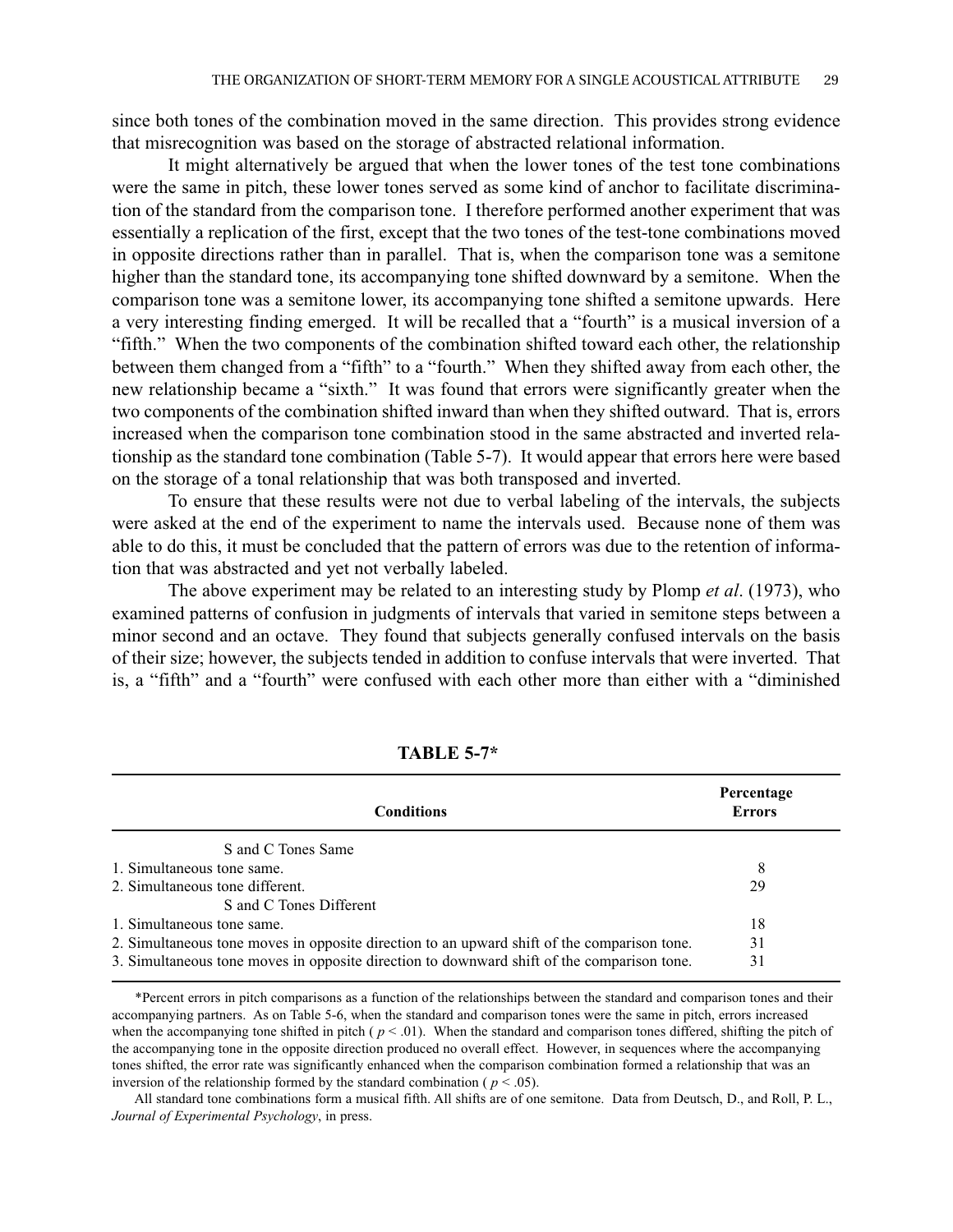fifth." Confusions between "seconds" and "sevenths," and between "thirds" and "sixths," also emerged. This experiment provides further evidence for storage of inverted intervals.

## IX. CONCLUSION

In conclusion, various general questions concerning nonverbal memory are considered in light of these experiments. The first concerns the amount of differentiation within the precategorical information storage system. It was initially assumed that all precategorical information was retained in a single nonspecific large-capacity store (Broadbent, 1958). Then, as evidence accumulated that nonverbal memory exhibited modality-dependent characteristics, the nonverbal storage system was divided into several stores, separated on the basis of input modality alone (Atkinson & Shiffrin, 1968). However, the characteristics of memory for tonal pitch show separation by input modality to be insufficient. The acoustical properties of words interfere only minimally with memory for tonal pitch, whereas other tones interfere considerably. Further, it is clear on general grounds that memory for abstracted tonal relations is considerably more enduring than memory for absolute pitch values. A more realistic principle for subdividing precategorical memory would appear to be by the type of perceptual operation performed on the information, rather than by the nature of the end-organ involved.

A related question concerns the nature of the influence producing forgetting in nonverbal memory. Various diffuse factors, such as decay or displacement, have been proposed (Broadbent, 1958; Crowder & Morton, 1969). However, the experiments described here show interference in memory for tonal pitch to be a systematic function of similarity between the tone to be remembered and the interfering tone. Indeed, the evidence strongly indicates that interactive effects in pitch memory are analogous to known effects operating in systems handling incoming sensory information. On this basis it is here proposed that the memory system that retains sensory information is organized in many ways along the same principles as the system that receives it.

A final question concerns the form of information storage required for consolidation. It is generally held that consolidation processes occur only when information has been coded verbally in a form suitable for long-term storage. However, experiments described here demonstrate consolidation through repetition in memory for the pitch of a single tone. This argues strongly against the view that a specific type of coding is necessary for memory consolidation.

In conclusion, the findings described in this chapter show that the short-term retention of tonal pitch is the function of a system possessing a high degree of organization and specificity. It is likely that similar characteristics will be uncovered in other sensory memory systems.

#### **REFERENCES**

Alpern, M., & David, H. The additivity of contrast in the human eye. Journal of General Physiology, 1959, 43, 109-126.

Atkinson, R. C., & Shiffrin, R. M. Human memory: A proposed system and its control processes. In K. W. Spence & J. T. Spence (Eds.), The psychology of learning and motivation: Advances in research and theory, Vol. II. New York: Academic Press, 1968.

Attneave, F., & Olson, R. K. Pitch as a medium: A new approach to psychophysical scaling. American Journal of Psychology, 1971, 84, 147-165.

Bachem, A. Note on Neu's review of the literature on absolute pitch. *Psychological Bulletin*, 1948, 45, 161-162.

Bachem, A. Time factors in relative and absolute pitch determination. Journal of the Acoustical Society of America,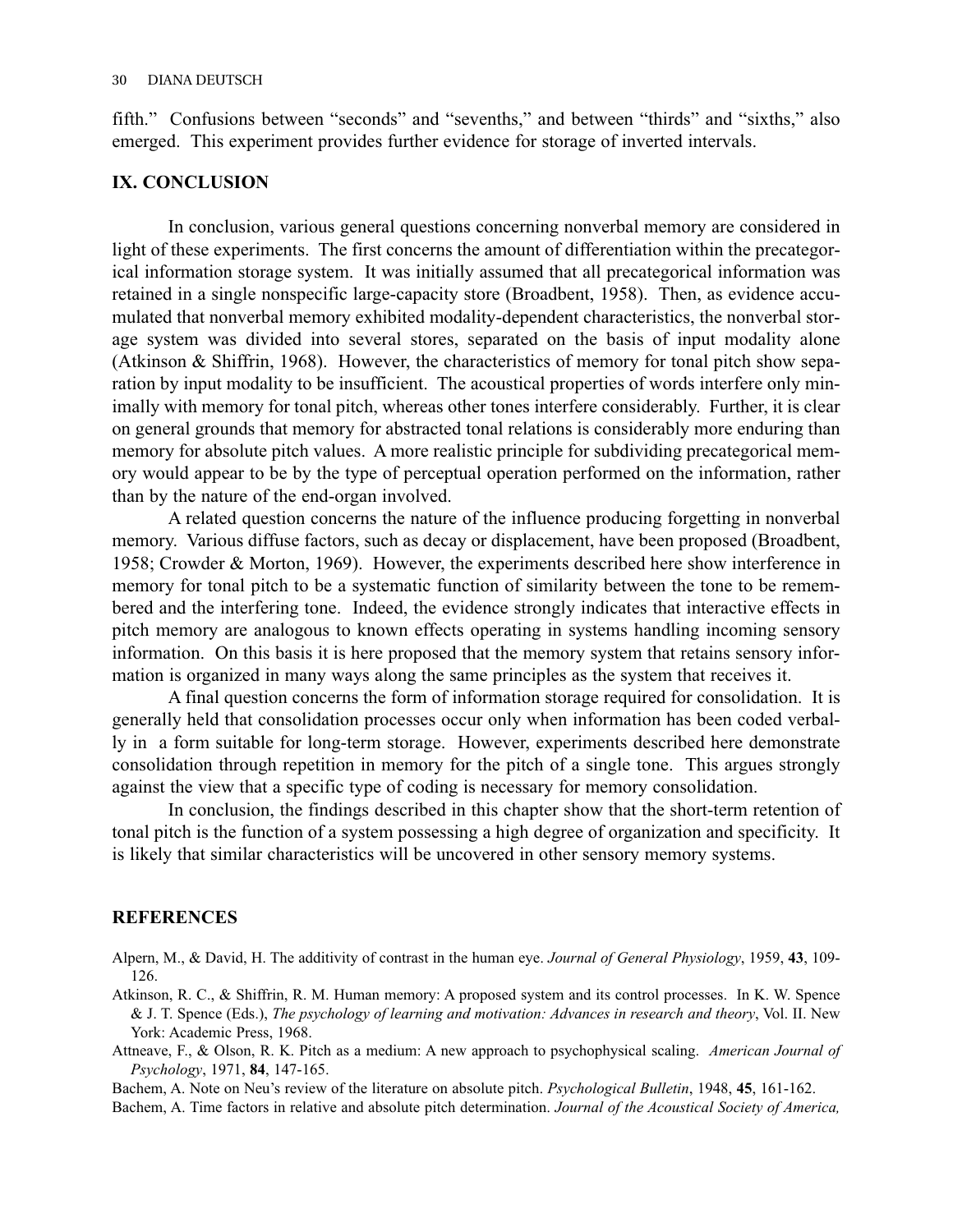1954, 26, 751-753.

- Bahrick, H. P., & Boucher, B. Retention of visual and verbal codes of the same stimuli. Journal of Experimental Psychology, 1968, 78, 417-422.
- Baird, J. W. Memory for absolute pitch: Studies in psychology. In Titchener commemorative volume. Worcester, Mass: L. N. Wilson, 1917.
- Barlow, H. B., & Levick, W. R. The mechanism of directionally selective units in the rabbit's retina. Journal of Physiology, 1965, 178, 477-504.
- Blackwell, H. R., & Schlosberg, H. Octave generalization, pitch discrimination, and loudness thresholds in the white rat. Journal of Experimental Psychology, 1943, 33, 407-419.
- Bogen, J. E. The other side of the brain. II: An appositional mind. Bulletin of the Los Angeles Neurological Society, 1969, 34, 135-162.
- Brain, R. Speech disorders, 2<sup>nd</sup> ed. London: Buttersworth, 1965.
- Broadbent, D. E. Perception and communication. New York: Pergamon Press, 1958.
- Broadbent, D. E. Flow of information within the organism. Journal of Verbal Learning and Verbal Behavior, 1963, 2, 34-39.
- Bryden, M. P. Ear preference in auditory perception. Journal of Experimental Psychology, 1963, 65, 103-105.
- Carterette, E. C., Friedman, M. P., & Lovell, J. D. Mach bands in hearing. Journal of the Acoustical Society of America, 1969, 45, 986-998.
- Carterette, E. C., Friedman, M. P., & Lovell, J. D. Mach bands in auditory perception. In R. Plomp & G. F. Smoorenburg (Eds.), Frequency analysis and periodicity detection in hearing. Sijthoff: Leiden, 1970.
- Cole, R. A. Different memory functions for consonants and vowels. Cognitive Psychology, 1973, 4, 39-54.
- Cornsweet, T. N. Visual perception. New York: Academic Press, 1970.
- Crossman, E. R. F. W. Discussion on the paper by J. Brown in "The Mechanization of Thought Processes," National Physical Laboratory Symposium. London: HMSO, 1958.
- Crowder, R. G. The sound of vowels and consonants in immediate memory. Journal of Verbal Learning and Verbal Behavior, 1971, 10, 587-596.
- Crowder, R. G., & Morton, J. Precategorical acoustic storage (PAS). Perception & Psychophysics, 1969, 5, 365-373.
- Curry, F. K. W. A comparison of left-handed and right-handed subjects in verbal and nonverbal dichotic listening tasks. Cortex, 1967, 3, 343-352.
- Deutsch, D. Music recognition. Psychological Review, 1969, 76, 300-307.
- Deutsch, D. The deterioration of pitch information in memory. Unpublished doctoral dissertation, University of California at San Diego, 1970. (a)
- Deutsch, D. Tones and numbers: Specificity of interference in short-term memory. Science, 1970, 168, 1604-1605. (b)
- Deutsch, D. Dislocation of tones in a musical sequence: A memory illusion. Nature, 1970, 226, 286. (c)
- Deutsch, D. Mapping of interactions in the pitch memory store. Science, 1972, 175, 1020-1022. (a)
- Deutsch, D. Effect of repetition of standard and comparison tones on recognition memory for pitch. Journal of Experimental Psychology, 1972, 93, 156-162. (b)
- Deutsch, D. Octave generalization and tune recognition. Perception and Psychophysics, 1972, 11, 411-412. (c)
- Deutsch, D. Interference in memory between tones adjacent in the musical scale. Journal of Experimental Psychology, 1973, 100, 228-231. (a)
- Deutsch, D. Octave generalization of specific interference effects in memory for tonal pitch. Perception & Psychophysics, 1973, 13, 271-275. (b)
- Deutsch, D. Generality of interference by tonal stimuli in recognition memory for pitch. *Quarterly Journal of* Experimental Psychology, 1974, 26, 229-234. (a)
- Deutsch, D. An auditory illusion. Journal of the Acoustical Society of America, 1974, 55, 518-19. (b)
- Deutsch, D. An auditory illusion. Nature, 1974, 251, 307-309. (c)
- Deutsch, D. An illusion with musical scales. *Journal of the Acoustical Society of America*, 1974, **56**, 525 (d)
- Deutsch, D. Facilitation by repetition in recognition memory for tonal pitch. Memory and cognition, 1975, 3, 263-266.
- Deutsch, D. & Feroe, J. Evidence for lateral inhibition in the pitch memory system, Perception and Psychophysics, in press.
- Deutsch, D. and Roll, P. Error patterns in delayed pitch comparison as a function of relational context. *Journal of* Experimental Psychology, in press.
- Dirks, D. Perception of dichotic and monaural verbal material and cerebral dominance for speech. Acta Oto-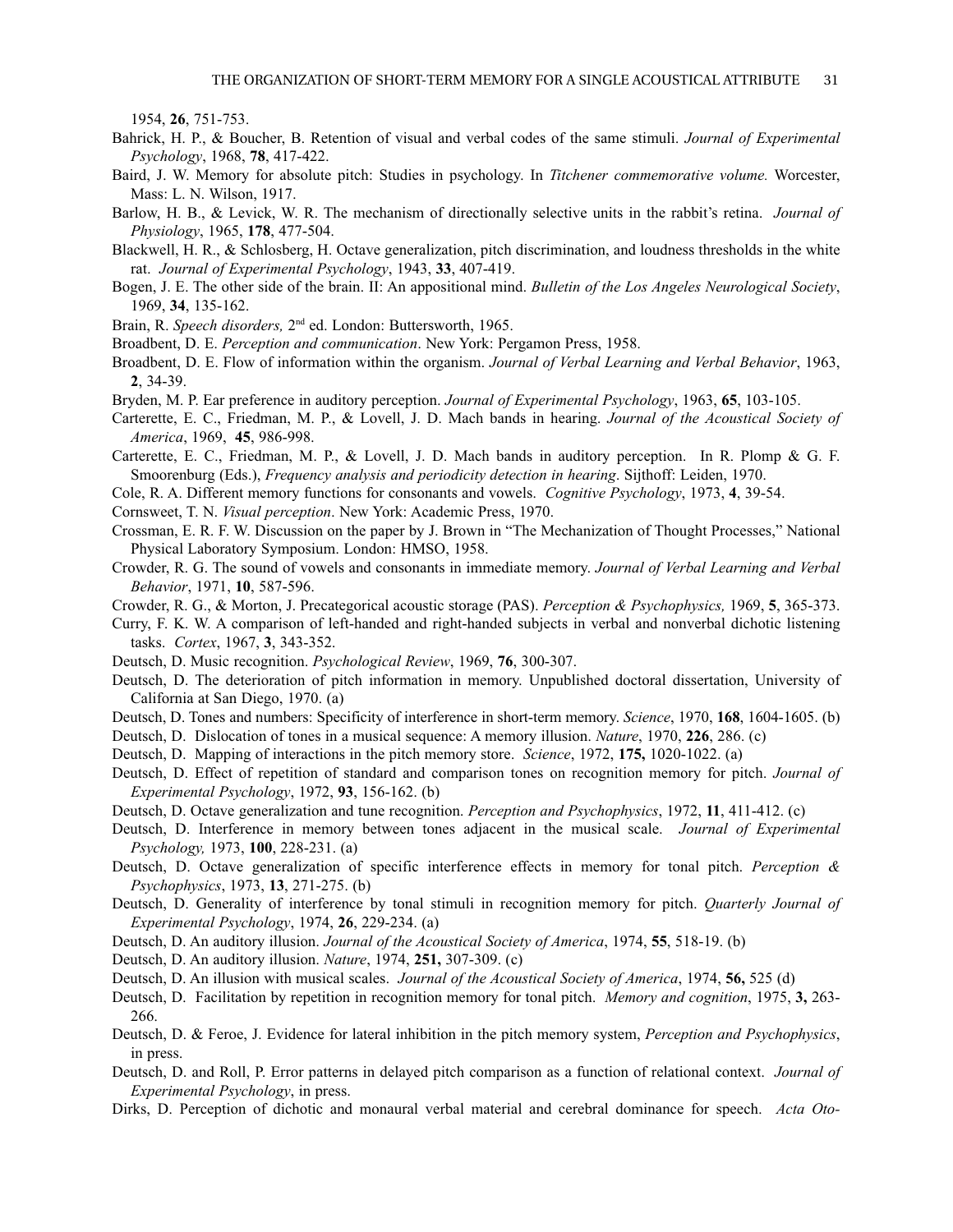Laryngologica, 1964, 58, 73-80.

- Doehring, D. G. Ear asymmetry in the discrimination of monaural tonal sequences. Canadian Journal of Psychology, 1972, 26, 106-110.
- Drobisch, M. W. Uber die mathematische Bestimmung der Musikalischen Intervalle. In Fürstlich, Jablonowskischen Gesellschaft der Wissenschaften. Leipzig: Weidmann'sche Buchlandlung, 1846;
- Elliott, L. L. Pitch memory for short tones. Perception & Psychophysics, 1970, 8, 379-384.
- Erickson, R. Sound Structure in Music. University of California Press, Berkeley, 1975, in press.
- Gordon, H. W. Hemispheric asymmetries in the perception of musical chords. *Cortex*, 1970, 6, 387-398.
- Harris, J. D. The decline of pitch discrimination with time. *Journal of Experimental Psychology*, 1952, 43, 96-99.
- Harris, J. D. Audition. Annual Review of Psychology, 1972, 23, 313-346.
- Hartline, H. K., & Ratliff, F. Spatial summation of inhibitory influences in the eye of Limulus. Science, 1954, 120, 781.
- Hartline, H. K., & Ratliff, F. Inhibitory interactions of receptor units in the eye of Limulus. Journal of General Physiologyy, 1957, 40, 357-376.
- Hartline, H. K., Ratliff, F., & Miller, W. H. Inhibitory interaction in the retina and its significance in vision. In E. Florey (Ed.), Nervous inhibition. New York: Pergamon Press, 1961.
- Hecaen, H., & de Ajuriaguerra, J. Left-Handedness. New York: Grune and Stratten, 1964.
- Helmholtz, H. L. F. On the sensations of tone, as a physiological basis of music (1862). New York: Dover, 1954.
- Henderson, L. Spatial and verbal codes and the capacity of STM. *Quarterly Journal of Experimental Psychology*, 1972, 24, 485-495.
- Houtgast, T. Psychophysical evidence for lateral inhibition in hearing. Journal of the Acoustical Society of America, 1972, 51, 1885-1894.
- Humphreys, L. F. Generalization as a function of method of reinforcement. Journal of Experimental Psychology,1939,25, 361-372.
- Huggins, W. H., & Licklider, J. C. R. Place mechanisms of auditory frequency analysis. Journal of the Acoustical Society of America, 1951, **23,** 290-299.
- Kiang, N. Y-S. A survey of recent developments in the study of auditory physiology. Annals of Otology, Rhinology, and Laryngology, 1968, 77, 656-676.
- Kimura, D. Cerebral dominance and the perception of verbal stimuli. *Canadian Journal of Psychology*, 1961, 15, 166-171.
- Kimura, D. Left-right differences in the perception of melodies. Quarterly Journal of Experimental Psychology, 1964, 16, 355-358.
- Kimura, D. Functional asymmetry of the brain in dichotic listening. *Cortex*, 1967, 3, 163-178.
- King, F. L., & Kimura, D. Left-ear superiority in dichotic perception of vocal nonverbal sounds. Canadian Journal of Psychology, 1972, 26, 111-116.
- Klinke, R., Boerger, G., & Gruber, J. Alteration of afferent, tone-evoked activity of neurons of the cochlear nucleus following acoustic stimulation of the contralateral ear. Journal of the Acoustical Society of America, 1969, 45, 788-789.
- Klinke, R., Boerger, G., & Gruber, J. The influence of the frequency relation in dichotic stimulation upon the cochlear nucleus activity. In R. Plomp & G. F. Smoorenburg (Eds.), *Frequency analysis and periodicity detection in hear*ing. Sijthoff: Leiden, 1970.
- Knox, C. and Kimura, D. Cerebral processing of nonverbal sounds in boys and girls. Neuropsychologia, 1970, 8, 227-237.
- Koester, T. The time error in pitch and loudness discrimination as a function of time interval and stimulus level. Archives of Psychology, 1945, 297, whole issue.
- Kroll, N. E. A., Parks, T., Parkinson, S. R., Bieber, S. L., & Johnson, A. L. Short-term memory while shadowing: Recall of visually and of aurally presented letters. Journal of Experimental Psychology, 1970, 85, 220-224.
- Massaro, D. W. Retroactive interference in short-term recognition memory for pitch. *Journal of Experimental* Psychology, 1970, 83, 32-39.
- Meyer, M. On the attributes of the sensations. Psychological Review, 1904, 11, 83-103.
- Meyer, M. Review of G. Révész, "Zur Grundlegung der Tonpsychologie." Psychological Bulletin, 1914, 11, 349- 352.
- Morton, J. A functional model for memory. In D. A. Norman (Ed.), Models for human memory. New York: Academic Press, 1970.
- Murdock, B. B., Jr., & Walker, K. D. Modality effects in free recall. Journal of Verbal Learning and Verbal Behavior,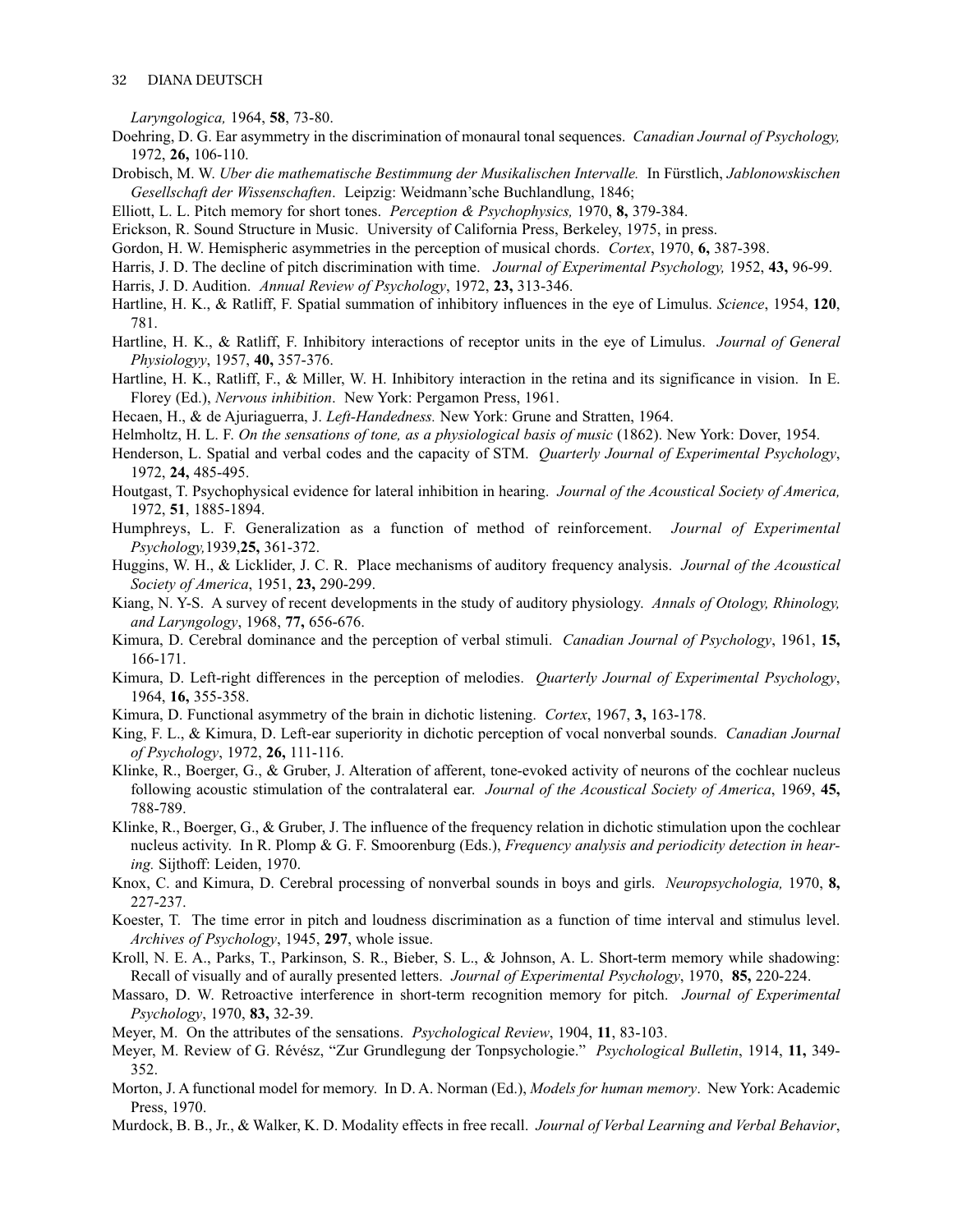1969, 8, 665-676.

- Nickerson, R. S. Short-term memory for complex meaningful visual configurations: A demonstration of capacity. Canadian Journal of Psychology, 1965, 19, 155-160.
- Paivio, A. Mental imagery in associative learning and memory. Psychological Review, 1969, 76, 241-263.
- Parks, T. E., Kroll, N. E. A., Salzberg, P. M., & Parkinson, S. R. Persistence of visual memory as indicated by decision time in a matching task. Journal of Experimental Psychology, 1972, 92, 437-438.
- Plomp, R. Timbre as a multidimensional attribute of complex tones. In R. Plomp & G. F. Smoorenburg (Eds.), Frequency analysis and periodicity detection in hearing. Stijthoff: Leiden, 1970.
- Plomp. R. Wagenaar, W. A. & Mimpen, A. M. Musical interval recognition with simultaneous tones. Acustica, 1973, 29, 101-109.
- Pollack, I. Message uncertainty and message reception. Journal of the Acoustical Society of America, 1959, 31, 1500-1508.
- Posner, M. I. Short-term memory systems in human information processing. In A. F. Sanders (Ed.), Attention and performance. Amsterdam: North Holland, 1967.
- Posner, M. I. Coordination of internal codes. Paper presented to the 8<sup>th</sup> Carnegie Symposium of Cognitive Psychology, Pittsburgh, May 1972.
- Posner, M. I., & Warren, R. Traces, concepts, and conscious constructions. In A. W. Melton & E. Martin (Eds.), Coding in learning and memory. New York: Scripture, 1972.
- Ratliff, F. Mach Bands: Quantitative studies of neural networks in the retina. San Francisco: Holden-Day, 1965.
- Révész, G. Zur Grundlegung der Tonpsycholgie. Leipzig: Feit, 1913.
- Rimm, D. C. The effect of interpolated stimulation on short-term memory for tones. Psychological Record, 1967, 17, 429-435.
- Rimsky-Korsakov, N. Practical manual of harmony, 12<sup>th</sup> ed. New York: Fischer, 1930.
- Ruckmick, C. A. A new classification of tonal qualities. Psychological Review, 1929, 36, 172-180.
- Sachs, M. B., & Kiang, N. Y-S. Two-tone inhibition in auditory nerve fibers. Journal of the Acoustical Society of America, 1968, 43, 1120-1128.
- Sanders, A. F., & Schroots, J. J. F. Cognitive categories and the memory span: III. Effects of similarity on recall. Quarterly Journal of Experimental Psychology, 1969, 21, 21-28.
- Scarborough, D. L. Memory for brief visual displays of symbols. *Cognitive Psychology*, 1972, 3, 408-429. (a)
- Scarborough, D. L. Stimulus modality effects on forgetting in short-term memory. Journal of Experimental Psychology, 1972, 95, 285-289. (b)
- Scharf, B. Critical bands. In J. V. Tobias (Ed.), Foundations of modern auditory theory, Vol. 1. New York: Academic Press, 1970.
- Shankweiler, D., & Studdert-Kennedy, M. Identification of consonants and vowels presented to left and right ears. Quarterly Journal of Experimental Psychology, 1967, 19, 59-63.
- Shankweiler, D., & Studdert-Kennedy, M. Hemispheric specialization for speech perception. Journal of the Acoustical Society of America, 1970, 48, 579-594.
- Shepard, R. N. Circularity in judgments of relative pitch. *Journal of the Acousitcal Society of America*, 1964, 36, 2345-2353.
- Shepard, R. N. Recognition memory for words, sentences, and pictures. Journal of Verbal Learning and Verbal Behavior, 1967, 6, 156-163.
- Spellacy, F. Lateral preferences in the identification of patterned stimuli. Journal of the Acoustical Society in America, 1970, 47, 574-578.
- Sperling, G. A. model for visual memory tasks. Human Factors. 1963, 5, 19-31.
- Sperling, G. Successive approximations to a model for short-term memory. In A. F. Sanders (Ed.), Attention and performance. Amsterdam: North Holland, 1967.
- Steffy, R. A., and Ericksen, C. W. Short-term perceptual recognition memory for tachistoscopically presented nonsense forms. Journal of Experimental Psychology, 1965, 70, 277-283.
- Studdert-Kennedy, M., & Shankweiler, D. Hemispheric specialization for speech perception. Journal of the Acoustical Society of America, 1970, 48, 579-594.
- Suga, N. Recovery cycles and responses to frequency-modulated tone pulses in auditory neurons of echo-locating bats. Journal of Physiology, 1964, 175, 50-80.
- Turvey, M. T. Repetition and the preperceptual information store. Journal of Experimental Psychology, 1967, 74, 289-293.
- Von Békésy, G. Zur Theorie des Hörens, Die Schwingungsform der Basilarmembran. Physikalische Zeitschrift, 1928,